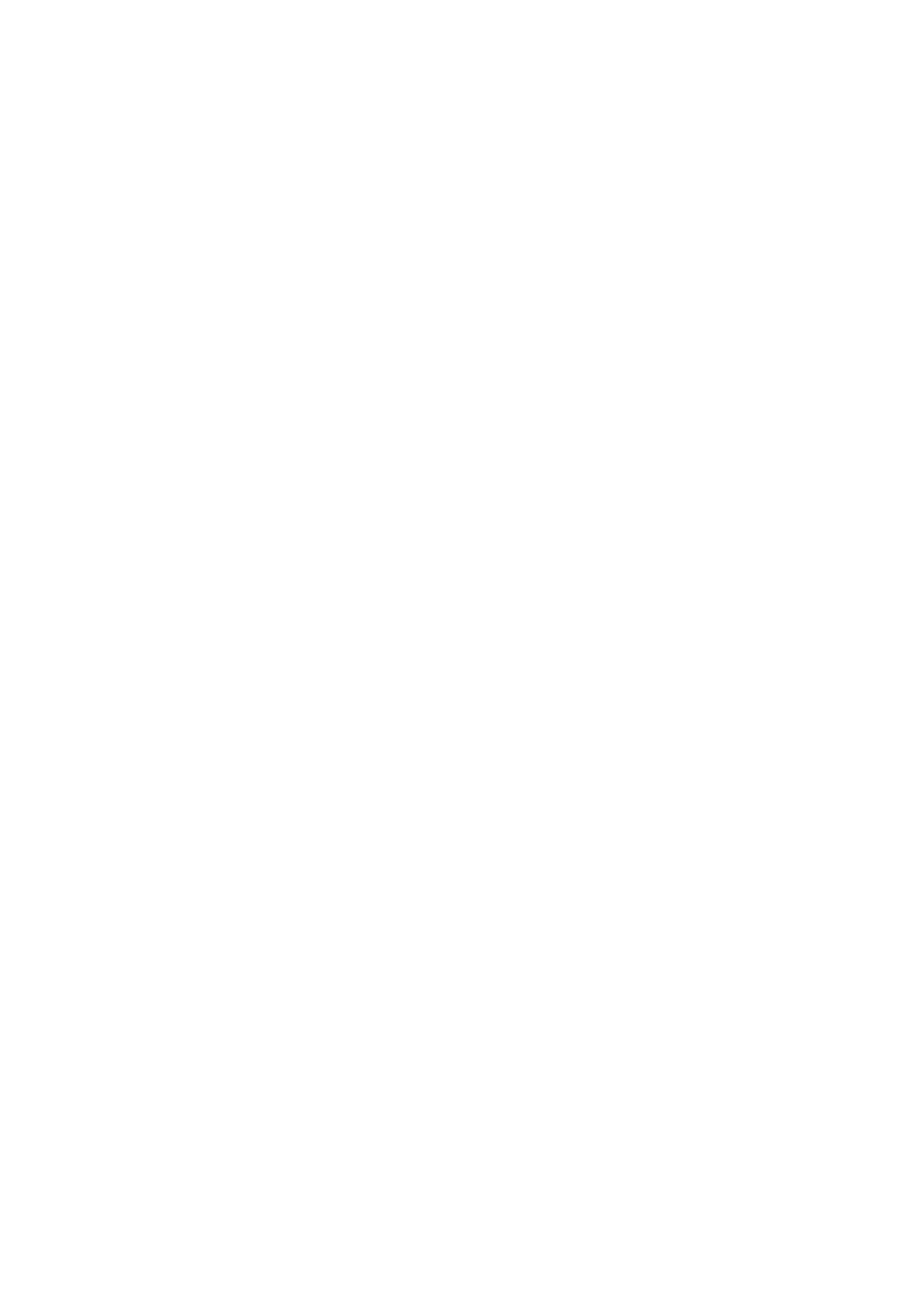# Towards adequate, sustainable and safe European pension systems

Green paper

**European Commission**

Directorate-General for Employment, Social Affairs and Equal Opportunities Unit E.4

> Directorate-General for the Internal Market and Services Unit H<sub>2</sub>

Directorate-General for Economic and Financial Affairs Unit B.3

Manuscript completed in July 2010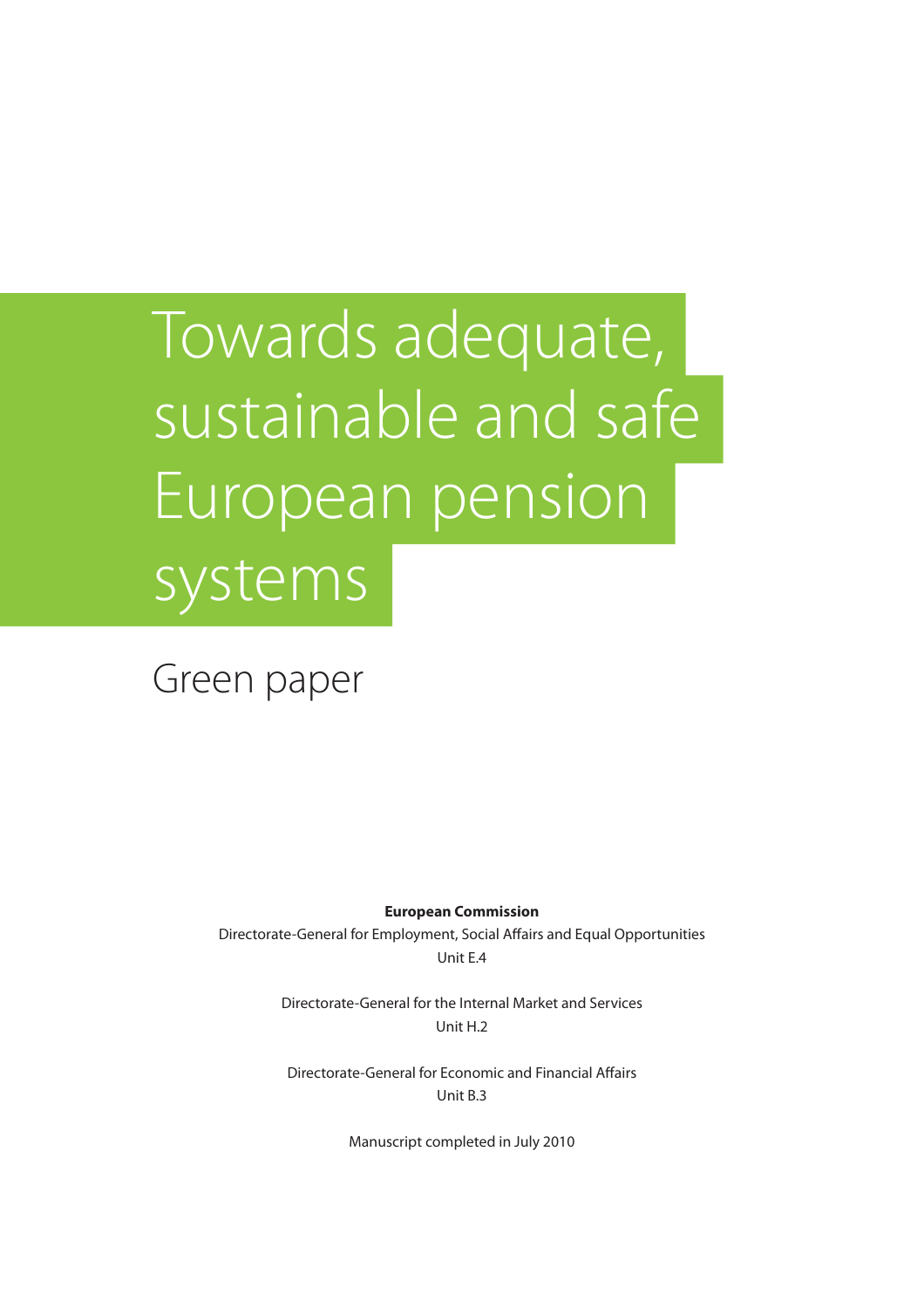Document drawn up on the basis of COM(2010) 365 final. Neither the European Commission nor any person acting on behalf of the Commission may be held responsible for the use that may be made of the information contained in this publication.

**Copies of the Green Paper in all EU languages are also available online at http://ec.europa.eu/social/main.jsp?langId=en&catId=89&newsId=839&furtherNews=yes# together with citizens summaries (all EU languages) and the accompanying document to the Green Paper (English only).** 

> **Responses to the consultation can be made via the online questionaire available at http://ec.europa.eu/yourvoice/ipm/forms/dispatch?form=pensions**

> > Europe Direct is a service to help you find answers to your questions about the European Union

> > > Freephone number (\*): 00 800 6 7 8 9 10 11

(\*) Certain mobile telephone operators do not allow access to 00 800 numbers or these calls may be billed.

More information on the European Union is available on the Internet (http://europa.eu). Cataloguing data as well as an abstract can be found at the end of this publication.

Luxembourg: Publications Office of the European Union, 2010

ISBN 978-92-79-16341-8 doi:10.2767/20128

© European Union, 2010 Reproduction is authorised provided the source is acknowledged.

*Printed in Belgium*

PRINTED ON ELEMENTAL CHLORINE-FREE BLEACHED PAPER (ECF )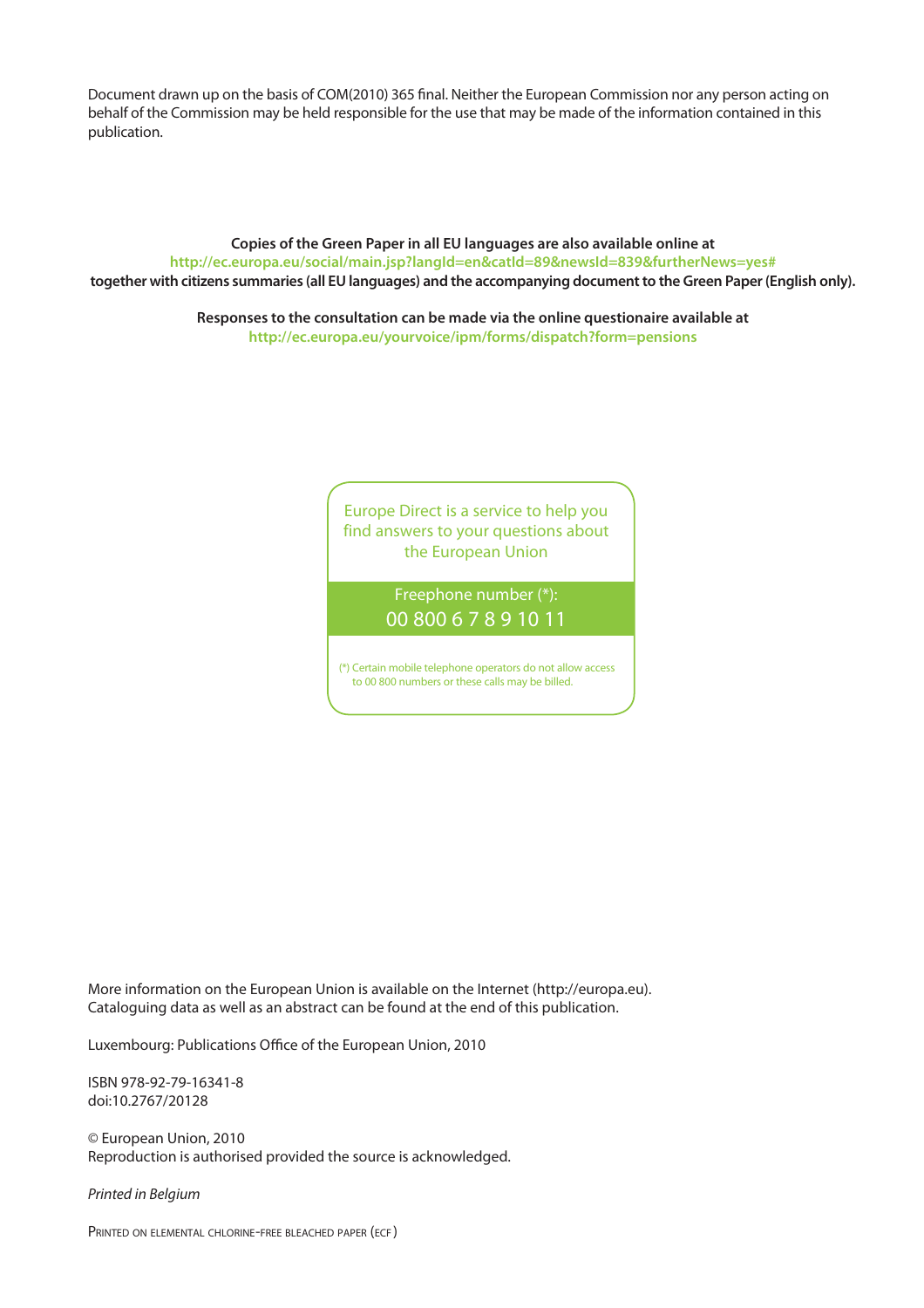# Contents

| 1. |  |
|----|--|
| 2. |  |
| 3. |  |
| 4. |  |
| 5. |  |
| 6. |  |
| 7. |  |
| 8. |  |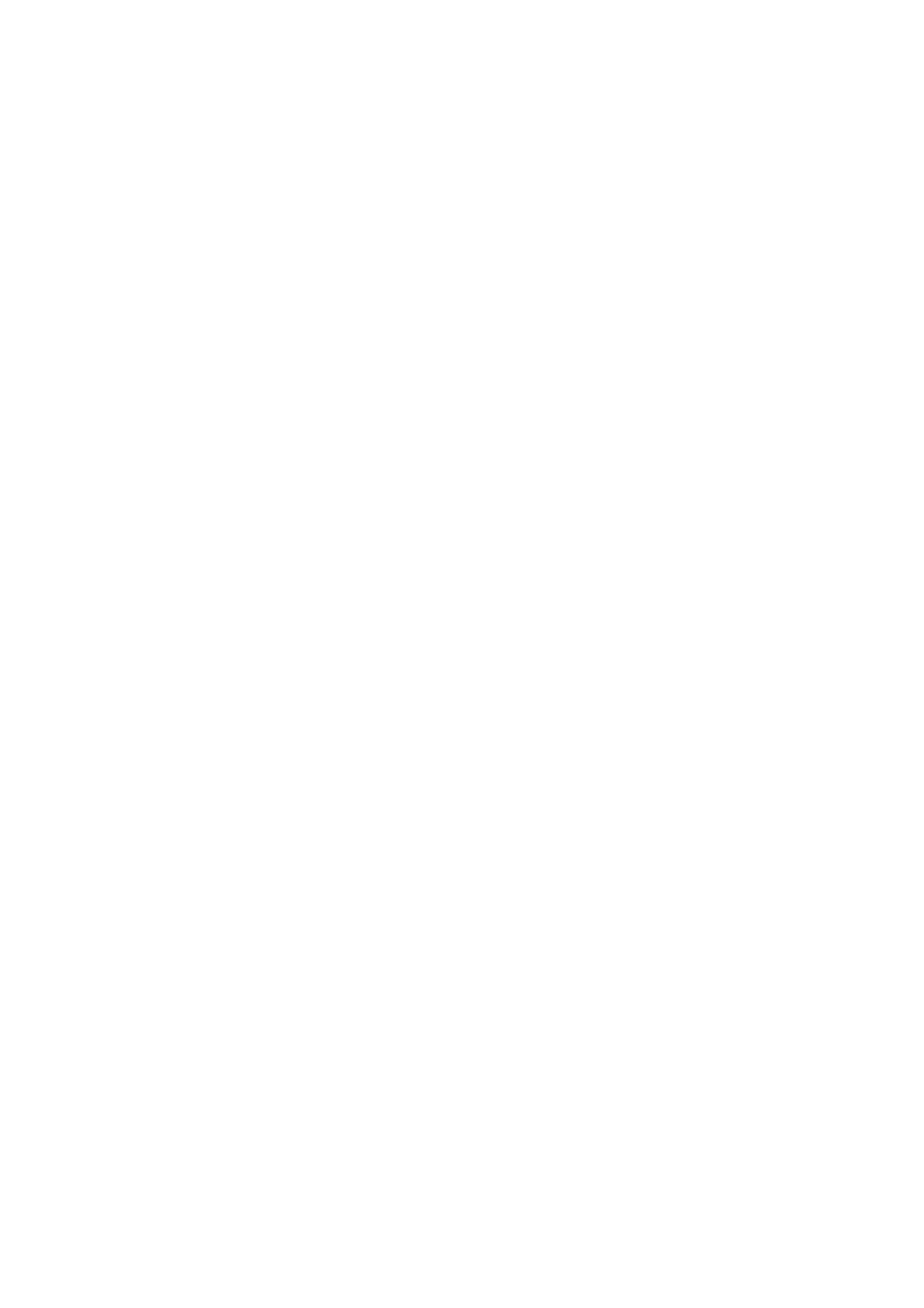# 1. Introduction

An adequate and sustainable retirement income for EU citizens now and in the future is a priority for the European Union. Achieving these objectives in an ageing Europe is a major challenge. Most Member States have sought to prepare for this through pension reforms.

The recent financial and economic crisis has aggravated and amplified the impact of the severe trend in demographic ageing. Setbacks in economic growth, public budgets, financial stability and employment have made it more urgent to adjust retirement practices and the way people build up entitlements to pensions. The crisis has revealed that more must be done to improve the efficiency and safety of pension schemes (1) which not only provide a means for a decent life in old age but also represent the reward for a lifetime of work.

In his political guidelines for this Commission, President José Manuel Barroso highlighted the importance of adequate and sustainable pensions for strengthening social cohesion:

*"Millions of Europeans are wholly dependent on pensions. The crisis has shown the importance of the European approach to pension systems. It has demonstrated the interdependence of the various pension pillars within each Member State and the importance of common EU approaches on solvency and social adequacy. It has also underlined that pension funds are an important part of the financial system. We need to ensure that pensions do the job intended of providing the maximum support to current and future pensioners, including for vulnerable groups."*

Member States are responsible for pension provision: this Green Paper does *not* question Member States' prerogatives in pensions or the role of social partners and it does *not* suggest that there is one 'ideal' onesize-fits-all pension system design. The principles of solidarity between generations and national solidarity are key in this regard. At EU level, national retirement systems are underpinned by a framework of activities spanning from policy coordination to regulation. Some common themes need to be addressed in a coordinated way such as the functioning of the internal market, the requirements of the Stability and Growth Pact, or ensuring that pension reforms are consistent with the Europe 2020 strategy. Sound and adequate pension systems, enabling individuals to maintain, to a reasonable degree, their living standard after retirement, are crucial for citizens and for social cohesion. The impact of public pension expenditure on public finances in one Member State may have serious repercussions in others. EU policy coordination on pensions has proven useful and necessary to make progress at Member State level. Pension funds are an integral part of financial markets and their design can promote or inhibit the free movement of labour or capital.

Following a decade of reforms that have altered pension systems in most Member States, there is now a need to thoroughly review the EU framework. Demographic ageing has been faster than previously expected and the recent financial and economic crisis had a dramatic impact on budgets, capital markets and companies. There have also been deep structural changes such as new intergenerational balances, shifts from Pay-As-You-Go (PAYG) to funded pensions and the shift of more risks to individuals. This Green Paper launches a European debate through extensive and early consultation on the key challenges facing pension systems and how the EU can support Member State efforts to deliver adequate and sustainable pensions.

This Green Paper takes an integrated approach across economic, social and financial market policies and recognises the links and synergies between pensions and the overall Europe 2020 strategy for smart, sustainable and inclusive growth. It takes into account work by the Economic Policy Committee and the Social Protection Committee on pensions. The Interim Joint Report was noted by the 7-8 June 2010 Council (ECOFIN and EPSCO)<sup>(2</sup>). The goal of generating adequate and sustainable retirement incomes through pension reforms and the goals of Europe 2020 are mutually reinforcing. Europe 2020 emphasises higher and better quality employment and positive transitions: both are decisive for workers (women and men) to accrue pension rights. Its 75% employment target requires employment rates significantly higher than the present levels in the age group 55 to 65. Addressing gaps in pension adequacy, which can be a significant cause of poverty among the elderly, can also contribute to achieving the Europe 2020 poverty reduction target.

 $(1)$ The European Parliament is also engaging in a policy discussion on the lessons learnt from the crisis under the auspices of the Special Committee on the Financial, Economic and Social Crisis.

 $(2)$ Report available at http://europa.eu/epc/publications/index\_ en.htm, see Council Conclusions http://www.consilium.europa. eu/uedocs/cms\_data/docs/pressdata/en/ecofin/114988.pdf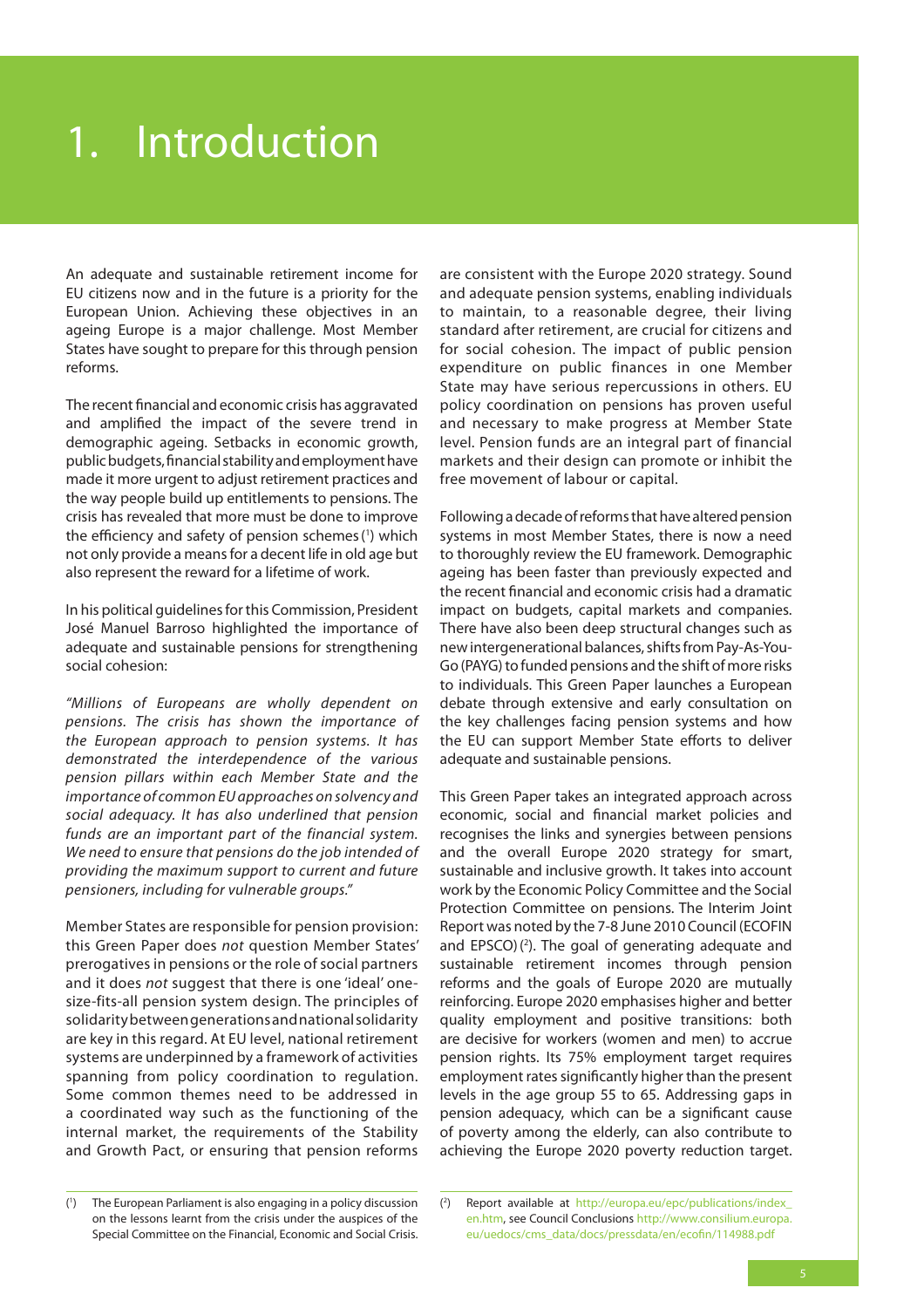Policies in many areas can help to reduce poverty in older ages and this will in turn contribute to enhancing adequacy, thus complementing pension reforms. Other goals include tackling bottlenecks in the completion of the single market, for example making the internal market in financial products safer and more integrated and facilitating the mobility of all workers $(3)$  and

citizens across the EU (<sup>4</sup> ). In turn, pension reforms will contribute towards reaching the Europe 2020 goals for employment and long-term sustainability of public finances. Moreover, completing the internal market for pension products has a direct impact on the EU's growth potential and therefore directly contributes towards meeting the Europe 2020 objectives.

<sup>&</sup>lt;sup>(3</sup>) Including highly mobile workers such as researchers, see Council Conclusions 2 March 2010: http://www.consilium.europa.eu/ uedocs/cms\_Data/docs/pressdata/en/intm/113121.pdf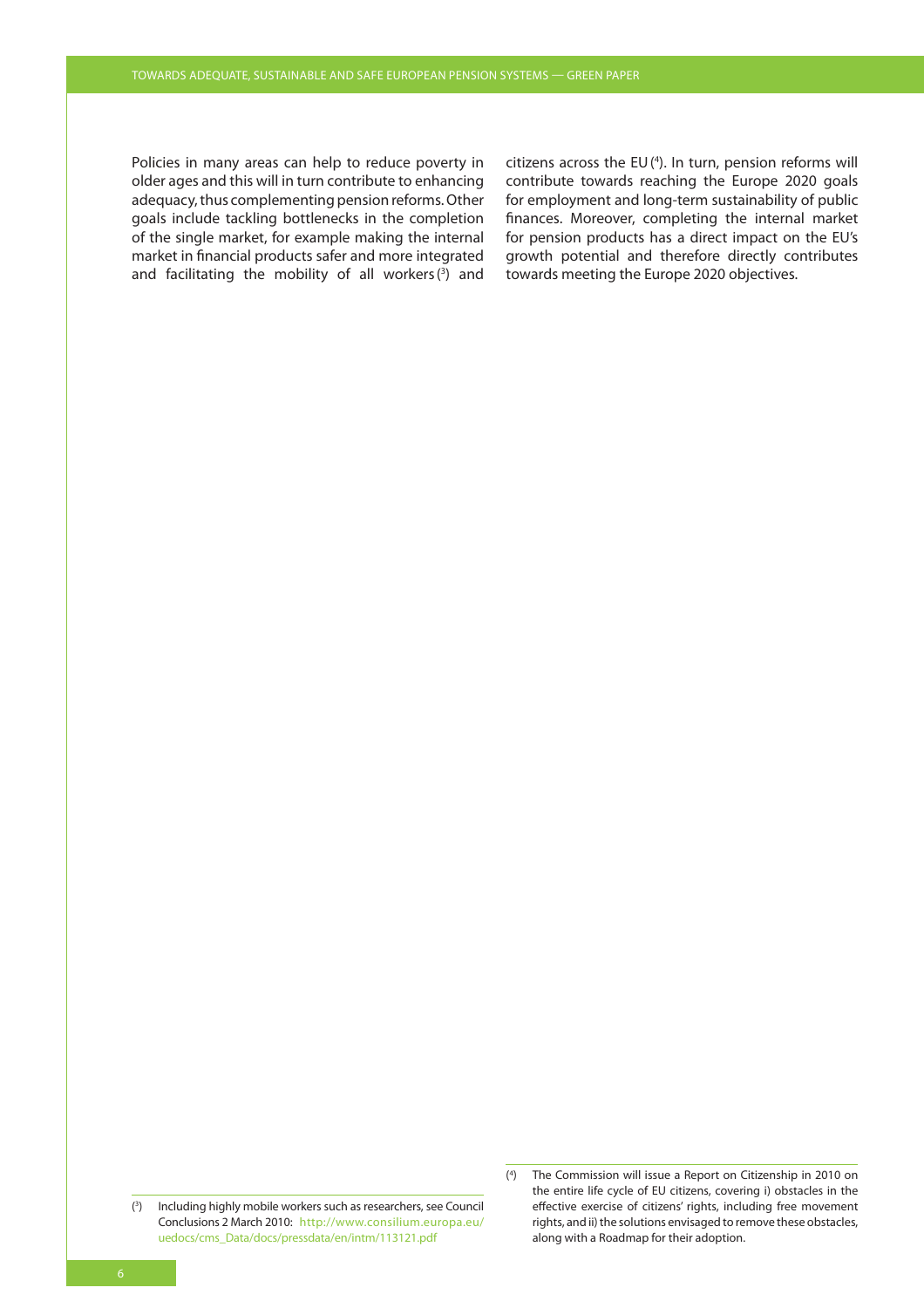# **2.1. Demographic ageing**

Whilst it is well known that Europe is facing a major demographic challenge (<sup>5</sup> ), we are reaching a critical stage as the first cohorts of baby boomers are now approaching retirement and Europe's working-age population is set to start shrinking from 2012 onwards.

Living longer than ever before is of course an enormous achievement: over the last 50 years, life expectancy has risen by about five years in the EU. The latest demographic projections (<sup>6</sup> ) reveal that a further rise of about seven years could materialise by 2060. Combined with low fertility rates this will lead to a dramatic change in the age composition of the population (see figure 1). As a result, the old-age dependency ratio will double: where at present there are four people of working age for every person over 65, by 2060 there will be just two people of workingage for every person over 65 (see figure 2).

There are also other longstanding trends in labour markets: starting full-time working lives later because of the increased need for education and retiring earlier due to labour market age management and prevailing policies. Although the trend of early retirement has started to reverse, most people, and women in particular, still leave the labour market significantly before the typical pensionable age of 65 (see figure 6 and 7), highlighting the gender aspect.

On present trends the situation is untenable. Unless people, as they live longer, also stay longer in employment, either pension adequacy is likely to suffer or an unsustainable rise in pension expenditure may occur. The impact of the demographic challenge as aggravated by the crisis will tend to reduce economic growth and put pressure on public finances. The 2009 Ageing Report(7) showed that, on account of the shrinking labour force, the only source of growth by 2020 will be labour productivity.

While reforms have already significantly reduced the impact of ageing on future pension costs, age-related public expenditure is still set to increase overall by almost 5 percentage points of GDP by 2060, half of which is due to spending on pensions (see figure 3 for public pension expenditure projections for Member States).

Another longstanding trend is societal change – such as single households, couples without children and different generations of a family living far apart from each other – which is fuelling more formal provision of care services otherwise provided within the family. This poses further challenges to the financing of the cost of health care and long-term care.

Funded pensions could also be affected by demographic ageing. Ageing societies would reduce the potential growth rate of the economy, implying lower real rates of return and this could also affect financial asset prices. Such potentially lower returns on pension fund investments may lead to higher contributions, lower retirement benefits, increased capital outflows to emerging markets or greater risk taking.

Against the background of demographic ageing, the 2001 Stockholm European Council agreed a threepronged strategy for dealing with the impact on public budgets consisting of:

- ✽ reducing debt rapidly;
- ✽ raising employment rates and productivity; and
- ✽ reforming pension, health care and long-term care systems.

Moreover, the 2001 Laeken European Council agreed a set of common objectives for pensions emphasising the need to make them adequate, sustainable and adaptable (8).

 $(5)$ Commission communication on Ageing of 29th April 2009 "Dealing with the impact of an ageing population in the EU (2009 Ageing Report)" and Commission staff working document *Demography Report 2008 – Meeting social needs in an ageing society* (SEC (2008) 2911).

 $(6)$ European Commission and Economic Policy Committee (2009) "2009 Ageing Report: Economic and budgetary projections for the EU-27 Member States (2008-2060)", European Economy, No 2.

 $(7)$ ( ) Ibid.

 $(8)$ "Quality and viability of pensions - Joint report on objectives and working methods in the area of pensions" [10672/01 ECOFIN 198 SOC 272].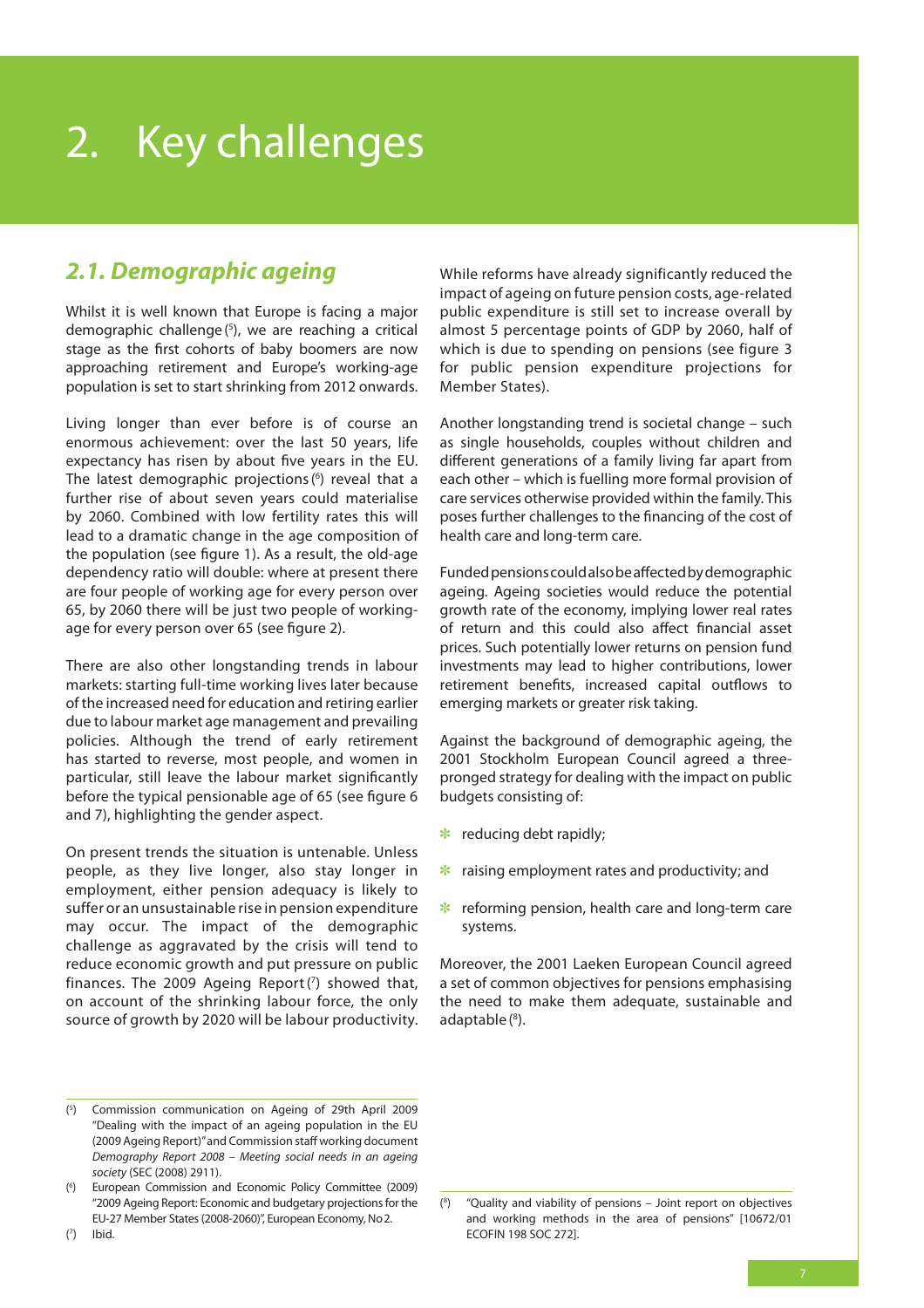### **2.2. Changes in pension systems**

While Member State systems differ markedly, a majority have been adapted so as to put them on a more sustainable footing over the past decades. At the same time, Member States have attempted to protect adequacy and to respond better to changes in labour markets and gender roles. Key trends have been (9):

- 1. Encouraging more people to work more and longer so as to obtain similar entitlements as before: increases in pensionable ages; rewarding later and penalising earlier retirement (see figure 8); moves from benefits based on earnings in best years towards entitlement based on working career average earnings; closing or restricting early exit pathways; labour market measures to encourage and enable older workers to stay in the labour market and encouraging greater gender equality in the labour market.
- 2. The move from largely single to multi-tiered systems. This is a result of the trend in most, but not all, Member States to lower the share of public PAYG pensions in total provision while giving an enhanced role to supplementary, prefunded private schemes, which are often of a Defined Contribution (DC) nature (see figure 10).
- 3. Measures to address adequacy gaps, e.g. through efforts to broaden coverage, support building up rights, ease access to pensions for vulnerable groups and increase in financial support for poorer pensioners.
- 4. Gender dimension: women tend to predominate among those with atypical contracts, they tend to earn less than men and tend to take career breaks for caring responsibilities more often than men. As a consequence, their pensions tend to be lower and the risk of poverty tends to be higher among older women, also because they live longer. While periods of care are recognised in some PAYG systems, this is less straightforward in funded pension schemes, with the question of how to finance such solidarity.

Reforms have underpinned recent increases in effective retirement ages and opened new avenues to delivering adequate pensions in a sustainable manner. At the same time, reforms have given and will continue to give rise to greater individual responsibility for outcomes. While people have more choice, they are also exposed to more risk. For reforms to be successful, all pension schemes must deliver their part and risks must be well understood and managed. Future pension adequacy will rest on a combination of returns in financial markets and labour markets delivering opportunities for longer and less broken contributory careers. To strengthen social cohesion, a number of Member States may want to address outstanding issues such as minimum pensions, coverage of atypical workers and crediting of some involuntary employment breaks, for example when caring for frail dependents.

The reformed pension systems increase adequacy risks for a considerable number of workers. Net replacement rates will decline in many Member States, though the starting position and the degree of reduction vary significantly, and some countries, especially those with very low initial levels, have increased them (see figure 5). Delaying labour market exit can reduce the decline.

In many Member States additional reforms may be needed given the scale of demographic changes ahead and to ensure the lasting success of implemented reforms. For Member States where the reform process is not sufficiently advanced, there is an urgent need to review the pension promise in view of what the rest of the economy – and public budgets - can be expected to provide.

## **2.3. Impact of the financial and economic crisis**

The financial and economic crisis has seriously aggravated the underlying ageing challenge. By demonstrating the interdependence of the various schemes and revealing weaknesses in some scheme designs it has acted as a wake-up call for all pensions, whether PAYG or funded: higher unemployment, lower growth, higher national debt levels and financial market volatility have made it harder for all systems to deliver on pension promises. Private schemes can relieve some of the pressure on public pension provision. However, increasing reliance on private schemes has fiscal

<sup>(9)</sup> The Interim Joint Report on pensions of the Economic Policy Committee and the Social Protection Committee contains a more detailed assessment, see footnote 2.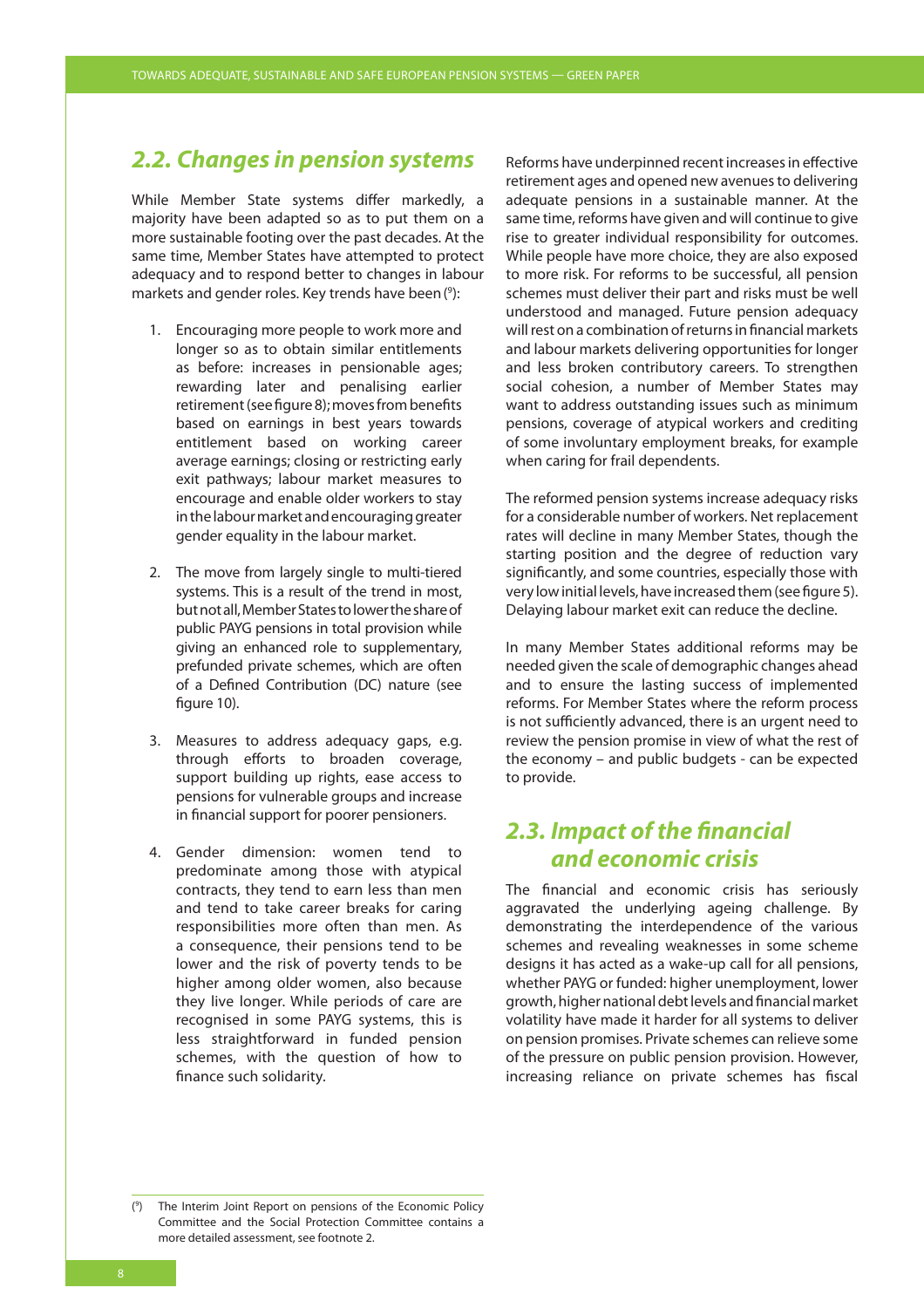costs, given the widespread practice of providing tax incentives during the accumulation phase. The costs of tax relief can be considerable and its effectiveness and redistributive impacts questionable  $(10)$ . With public budgets under heavy pressure, some Member States are now reconsidering the efficiency of this spending. Better sharing of information on its costs and effectiveness may help policy makers across the EU (<sup>11</sup>). Furthermore, if private schemes cannot deliver their promises, there will inevitably be pressures on the public purse to pick up part of the tab.

With secure incomes from public pensions, which generally have been allowed to perform their role as automatic stabilisers, current pensioners have so far been among those least affected by the crisis. Exceptions apart, benefits from funded schemes still play a marginal role and just a few Member States with very acute public budget problems or well-anchored automatic adjustment mechanisms were compelled to reduce public pensions in payment. But the crisis and lower growth prospects will affect all types of pension schemes.

The scale of fiscal deterioration following the crisis is equivalent to offsetting 20 years of fiscal consolidation, implying that fiscal constraints will be very strong in the next decade. Estimates suggest that the crisis will put further pressure on public pension spending over the long-term because economic growth is set to be considerably lower and there is great uncertainty as to the timing of the full recovery  $(12)$ . In a number of Member States some social security contributions were diverted to newly established mandatory funded pensions. The crisis has underscored this double payment problem and has caused a few governments to halt or lower contributions to private pensions to improve public pension finances.

In the short term, the return rates and solvency of funded schemes have been affected through falls in interest rates and asset values: private pension funds lost over 20% of their value during 2008<sup>(13)</sup>. Moreover several sponsors of occupational pension funds were hindered in their ability to honour their obligations. However, as few schemes had to lock in losses to meet their current liabilities, supervisors were able to ease valuation and solvency regulations to allow time for markets to recover. Pension funds were able to recoup some of their losses in 2009 (<sup>14</sup>) but many still remain far off the required solvency levels.

Variations in the ability of funded schemes to weather the crisis have demonstrated that differences in design, regulation and investment strategy clearly matter. Losses vary with investment practices and the ability to absorb the shock depends also on how well the burden is shared among providers, contributors and recipients. Unfortunately, schemes in countries where solvency requirements were lower and asset value losses particularly large also tend to have poorer protection of accrued entitlements and the least flexible mechanisms for burden sharing. As a result, entitlements can be lost and providers inclined to discontinue schemes, since they cannot afford to bring schemes back to solvency.

The crisis will also have a serious impact on future pensions as many workers will have lost their jobs and have been unemployed for a certain period and others might have had to accept lower earnings or shorter working hours (15). One of the challenges will be to ensure that adequate levels of pensions can be maintained also in these situations (see figure 9).

The crisis has, therefore, added the following dimensions to the pre-existing reform agenda:

- ✽ a more pressing need to address adequacy gaps;
- ✽ a more pressing need for reforms that improve the sustainability of public finances;
- \* an increased emphasis on raising effective retirement ages;
- ✽ a need to revisit the regulation of funded pension schemes to ensure that they are efficient and remain safe in the wake of major financial crises whilst ensuring regulation is proportionate and does not push employers into insolvency or into abandoning pension schemes;
- ✽ a need to ensure that financial market regulation is effective and intelligent given the growing role of pension funds. The G20 Pittsburgh and Toronto summits emphasised that all financial institutions should be regulated and that there is a greater need for common rules.

<sup>(&</sup>lt;sup>10</sup>) Section 4.2 p. 26 of SPC Report "Privately managed funded pension provision and their contribution to adequate and sustainable pensions" (2008) http://ec.europa.eu/social/main. jsp?catId=752&langId=en

<sup>(11)</sup> This could include sharing experience on approaches such as 'communicating vessels' whereby the amount of tax relief available for voluntary individual savings is inversely related to the amount of statutory and occupational pensions an individual already has. See the "Proposal for a pension model with a compensating layer" by G.J.B. Dietvorst, EC Tax Review 2007 nr.3 p.142-145.

 $(12)$  See footnote 6.

 $(13)$  OECD, "Pensions and the crisis – How should retirement income systems respond to financial and economic pressures" 2009.

<sup>(&</sup>lt;sup>14</sup>) OECD "Pension Markets in Focus", October 2009, Issue 6.

 $(15)$  Chapters 3.3 – 3.5 of the Interim Joint Report on pensions, see footnote 2.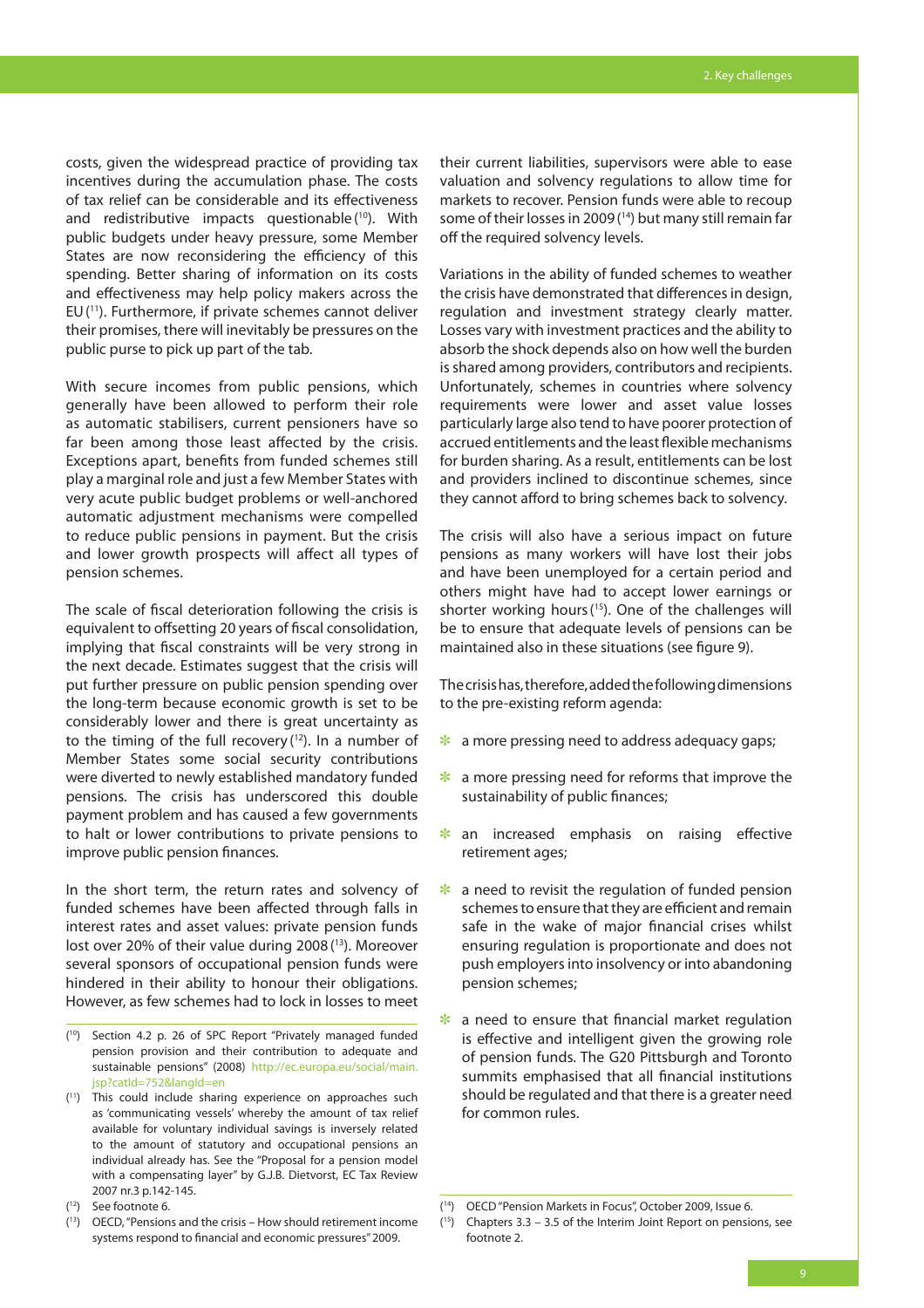# 3. Priorities for modernising pension policy in the EU

The overarching objectives of pension reforms are to ensure that pension systems are adequate and sustainable. There has been a tendency to treat the three-pronged Stockholm strategy as a list from which to pick and choose. But if pension systems are to deliver and if the Europe 2020 strategy is to succeed, it will now be necessary to address all three issues in a coordinated way.

### **3.1. Overarching objectives: adequacy and sustainability**

*Adequacy* and *sustainability* are two sides of the same coin. If pensions are at risk of being inadequate, there may be pressure for *ad hoc* increases in pensions or higher demand for other benefits, jeopardising sustainability. Equally if a pension system is unsustainable it will prove to be inadequate in the long run when sudden corrections are needed. The issues of pension adequacy and sustainability need to be considered jointly.

### Addressing pension adequacy

Ensuring adequate retirement income is the purpose of pension systems and is a matter of fundamental interand intra-generational solidarity. Most reforms of pension systems so far have been aimed at improving sustainability. Further modernisation of pension systems will be needed to address adequacy gaps. As public pension replacement rates in most cases will decline (see figure 4), it is important to provide sufficient opportunities for complementary entitlements: e.g. enabling longer working lives and increasing access to supplementary pension schemes. The lack of compensatory crediting for periods of unemployment, sickness or caring duties can also lead to gaps, as can lack of coverage of vulnerable groups, such as short-term contract and atypical workers, or insufficient minimum pension guarantees or income provision for older people, but these raise questions about financing. In funded schemes, reducing investment risk, notably close to and in the pay-out phase, and improving risk sharing between pension savers and pension providers, building on the advantages of collective insurance, can boost the adequacy of retirement income. Broadening the sources of retirement income beyond pensions may also need to be considered.

#### Securing sustainability

Many pension reforms have contributed to limiting the increase in future public pension spending, but additional steps are urgently needed to put systems on a more sustainable footing, thereby contributing to the long term sustainability of public finances, notably in countries where future public pension spending is projected to be high. Failing to take resolute policy action to enhance sustainability will push the burden of adjustment forward either to future workers or to future pensioners who might not have prepared for lower than expected pensions, as underlined by the European Council (<sup>16</sup>). Given the dire state of public finances and the projected unsustainable increase in public debt levels with unchanged policies, fiscal consolidation will be a binding constraint on all policies, including pensions. The Stability and Growth Pact (SGP) provides the framework for monitoring the sustainability of public finances, including pension systems (17). Moreover, there could be further pressure for spending on care for the elderly should formal care increasingly replace informal care in the future. Reforms that enhance the EU's economic growth potential, e.g. by stimulating labour supply, are therefore particularly important. Higher labour productivity growth benefits all citizens, as it enables higher living standards. As regards fiscal sustainability, achieving higher employment rates in particular for older workers is even more important.

- **1. How can the EU support Member States' efforts to strengthen the adequacy of pension systems? Should the EU seek to define better what an adequate retirement income might entail?**
- **2. Is the existing pension framework at the EU level sufficient to ensure sustainable public finances?**

<sup>(16)</sup> Presidency conclusions of the 23 March 2005 COUNCIL OF THE EUROPEAN UNION 7619/1/05, REV 1, stressed the need "to safeguard the sustainability of public finances in the long run, to promote growth, and to avoid imposing excessive burdens on future generations."

 $(17)$  In relation to the SGP the Commission has proposed to also take account of implicit liabilities, notably related to ageing, amongst other factors to reflect future risks (COM(2010) 367/2).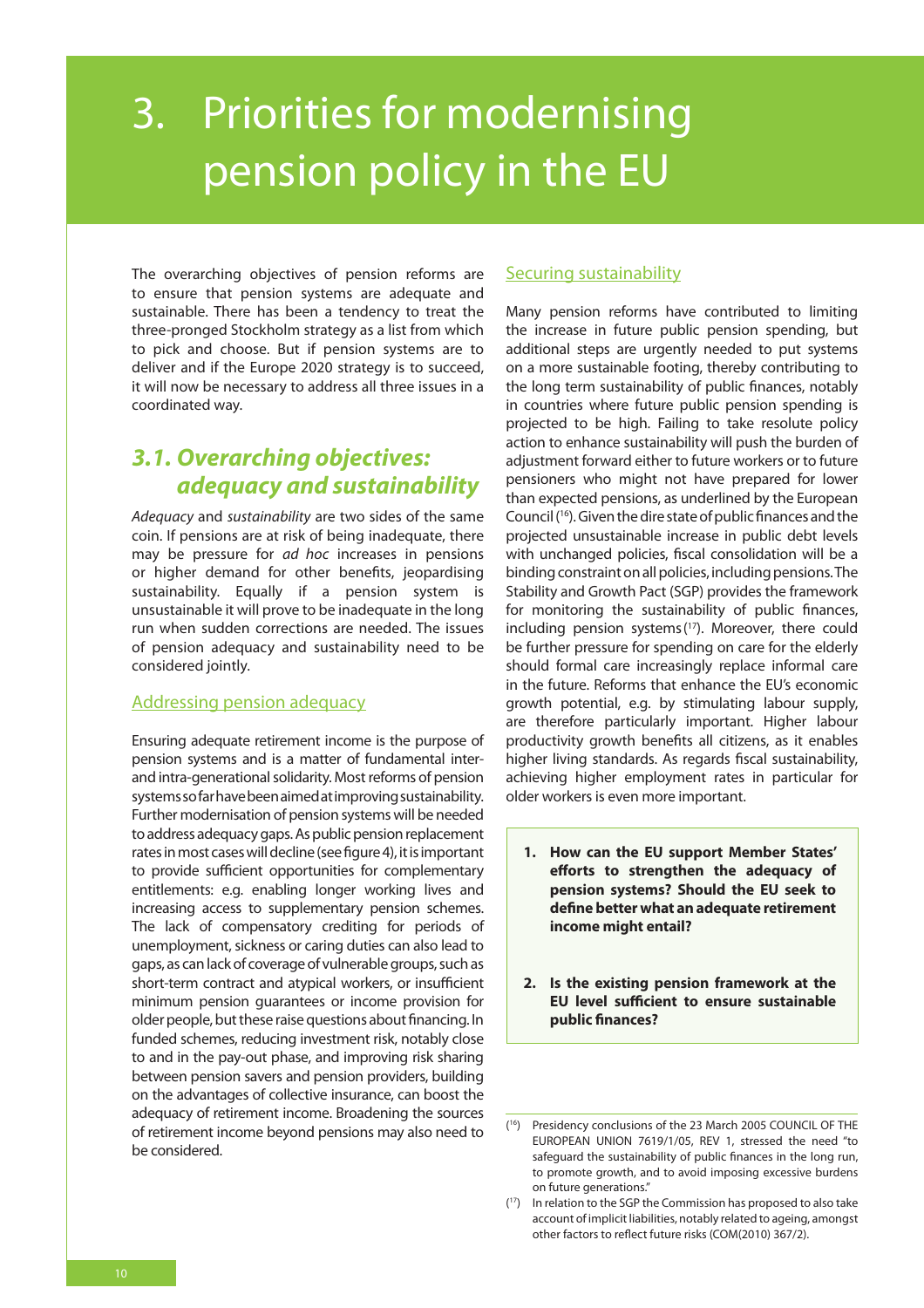### **3.2. Achieving a sustainable balance between time spent in work and in retirement**

Time spent in retirement has increased considerably over the past century and there are large variations between Member States. Currently, typically about one third of adult life is spent in retirement and this share will increase substantially with future gains in life expectancy  $(^{18})$  unless the length of working life increases and people retire later. Less than 50% of people are still in employment by the age of 60. This goes against Member State commitments at the Barcelona European Council to postpone the age at which people stop working by five years  $(19)$ . It is also inconsistent with the objective of reaching the Europe 2020 75% employment rate target and impacts negatively on growth potential. The steep rise in oldage dependency ratios could be largely avoided if people would work longer (see figure 2). Without this a painful combination of lower benefits and higher contributions would be inevitable.

Ensuring that the time spent in retirement does not continue to increase compared to time spent working would support adequacy and sustainability. This means increasing the age at which one stops working and draws a pension. Many Member States have already decided to raise the eligibility age for a full pension in their public pension schemes (see figure 6). There is a growing awareness that this represents an important signal to workers and employers, which motivates them to aim for higher effective retirement ages. A number of Member States have demonstrated that a promising policy option for strengthening the sustainability of pension systems is an automatic adjustment that increases the pensionable age in line with future gains in life expectancy. While this approach of contingent adjustments could be contemplated for other risks as well, committing to periodic reviews of the adequacy and sustainability of pensions could be an alternative or complementary way to facilitate a timely and smooth response to changing conditions many of which are hard to predict.

The feasibility of universal pensionable ages has always been debated due to occupational differences in labour market entry ages and the health status of workers in different occupations. Most Member States address this challenge through resolute policies to improve health and safety at work while providing access to pathways for those in real need before the pensionable age. National efforts are underpinned by the European Health and Safety Strategy. A few Member States have acknowledged differences in entry ages by combining measures to increase pensionable ages with those increasing the number of contributory years required for a full pension. Furthermore, whilst taking measures to extend working lives, it will also be important to address issues such as gender gaps in both pay and the labour market.

As labour market exit ages are still low, the question is whether common EU principles and pathways to adequate and sustainable pensions, applied in a differentiated manner, to cater for differences in pension systems, would be helpful? Such pathways would aim to enable people to build adequate entitlements whilst also making EU economies more sustainable. This requires pension system reforms to be supplemented with substantial efforts to allow workers to maintain their employability throughout their working lives, offering appropriate retraining opportunities. New technologies and services to provide flexible work arrangements through telework and upgrading of skills can help to accommodate older workers in the workplace for longer.

Key measures enabling older workers, both women and men, to remain longer in the labour market would include access for all, irrespective of age, gender and ethnicity, to labour markets, to training and disability adjustments  $(20)$ . The European Social Fund supports measures to improve the employability and raise the employment rates of women and men of all working ages. The Commission is preparing a European Year on Active Ageing 2012 which should encourage Member States, social partners and other stakeholders to create better opportunities and working conditions for the participation of older workers in the labour market.

This could involve adapting social and financial incentives to work, including Member States examining the role of their tax rules. Other measures could include adjusting age management, working arrangements and attitudes in labour markets and work-places, and considering conditions for older self-employed workers. Prolonging working lives to reflect continuous gains in life expectancy over time would bring a double dividend: higher living standards and more sustainable pensions. In order to achieve more sustainable and adequate pensions, it is important that workers, and very often younger ones, spend more time in jobs with wages and working hours entitling them to future pension rights.

 $(18)$  Chapter 3.2.1 of the Interim Joint Report on pensions, see footnote 2.

Presidency conclusions of the 15-16 March 2002 EUROPEAN COUNCIL SN 100/1/02 REV 1.

 $(20)$  A better transposition and application of the Employment Equality Directive (2000/78/EC) and the realisation of the added value of older staff is needed. Age is the most common perceived disadvantage when seeking a job, see http://ec.europa.eu/ public\_opinion/archives/ebs/ebs\_317\_en.pdf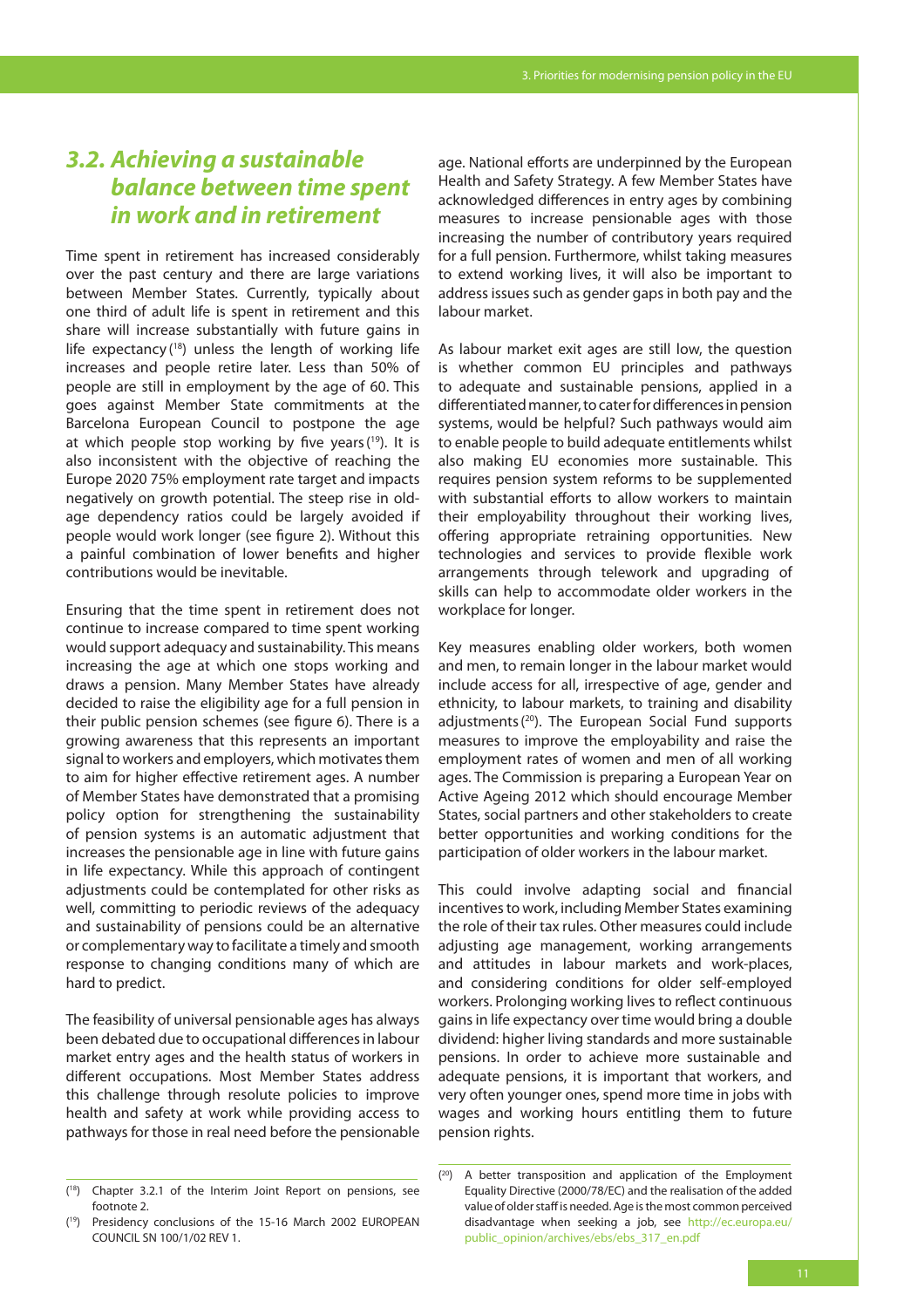Member States are already taking measures to support longer working lives (21). Health policies aimed at helping citizens age in better health can contribute to extending working lives, reduce pressure on pension systems and can improve sustainability  $(2^2)$ . Poor health is one of the drivers of early retirement.

- **3. How can higher effective retirement ages best be achieved and how could increases in pensionable ages contribute? Should automatic adjustment mechanisms related to demographic changes be introduced in pension systems in order to balance the time spent in work and in retirement? What role could the EU level play in this regard?**
- **4. How can the implementation of the Europe 2020 strategy be used to promote longer employment, its benefits to business and to address age discrimination in the labour market?**

### **3.3. Removing obstacles to mobility in the EU**

Policies and regulation need to facilitate the free movement of production factors, notably labour and capital, so as to use resources efficiently and create favourable conditions to maximise incomes. Greater flexibility in job mobility supports the adjustment capacity of the economy and strengthens the European social model. Unleashing the full potential of the single market could bring significant benefits for all citizens  $(23)$ .

#### 3.3.1. Strengthening the internal market for pensions

The adoption of the Directive on Institutions for Occupational Retirement Provision (IORP) in 2003 was a major achievement. But this Directive only covers those funded pensions that are occupational in nature and not even all occupational schemes fall under its scope (e.g. book reserve schemes are excluded). It is not a framework directive, which makes it difficult to adapt regulation to market changes. First experience has shown that there are still considerable barriers to cross-border activity. They prevent the full realisation of efficiency gains arising from scale economies and competition, thereby raising the cost of pensions and restricting consumer choice. Barriers are in many cases the result of regulatory differences and legal uncertainties, such as an unclear definition of cross-border activity, a lack of harmonisation of prudential regulation and complex interaction between EU regulation and national law. Removing these obstacles may require a review of the IORP Directive, further supervisory convergence and more transparency about national differences. Moreover, aspects concerning custodianship $(^{24})$  and pension fund governance need to be addressed, including an adequate understanding and supervision of investment decisions, remuneration, incentive structures for service providers and socially responsible investment (SRI).

Appropriate and comparable accounting standards are important to enhancing transparency about pension liabilities. The International Accounting Standards Board (IASB) has undertaken a project to review its pension accounting standard IAS 19 $(25)$ . The European Commission jointly with its technical advisor, the European Financial Reporting Advisory Group (EFRAG), closely monitors the IASB project to improve pension accounting, possibly also for pension funds themselves, in accordance with the endorsement process established under the IAS Regulation (<sup>26</sup>).

The free movement of capital is facilitated by Member States giving the same tax treatment to dividends and interest received by IORPs investing in their territory but established elsewhere in the European Economic Area (EEA). Following the Commission's decision to launch infringement action against several Member States because of discriminatory features of their tax rules in this area, some Member States have already aligned their pension's tax legislation with the requirements of EU law.

Although the Internal Market for insurance products has been in place for a longer time, cross-border activity for life assurance products has also remained limited, representing well below 10% of total life assurance premiums written in most Member States. The Internal Market could also be helpful in extending access to additional sources of retirement income beyond pensions, such as reverse mortgages. There have also been calls to create a regulatory framework for an EUwide private pension regime alongside the existing pension regimes in Europe (<sup>27</sup>).

 $(21)$  Chapter 2.1 of the Interim Joint Report on pensions, see footnote 2.

<sup>(&</sup>lt;sup>22</sup>) See Commission Staff Working Document SEC(2010)830.

 $(23)$  See footnote 22 for more information on the current EU framework on pensions.

 $(24)$  See Commission report on some key aspects concerning Directive 2003/41/EC on the activities and supervision of institutions for occupational retirement provision (IORP Directive) of 30.4.2009, COM(2009) 203, available at http://ec.europa.eu/internal\_market/ pensions/docs/legislation/iorp\_report\_en.pdf

 $(25)$  IAS 19 Employee Benefits applies to the sponsoring undertakings.

 $(26)$  IAS Regulation 1606/2002.

 $(27)$  The Monti Report also suggests an option to explore the 28th regime for supplementary pension rights, see A NEW STRATEGY FOR THE SINGLE MARKET AT THE SERVICE OF EUROPE'S ECONOMY AND SOCIETY, Report to the President of the European Commission José Manuel Barroso by Mario Monti, 9 May 2010, p.58.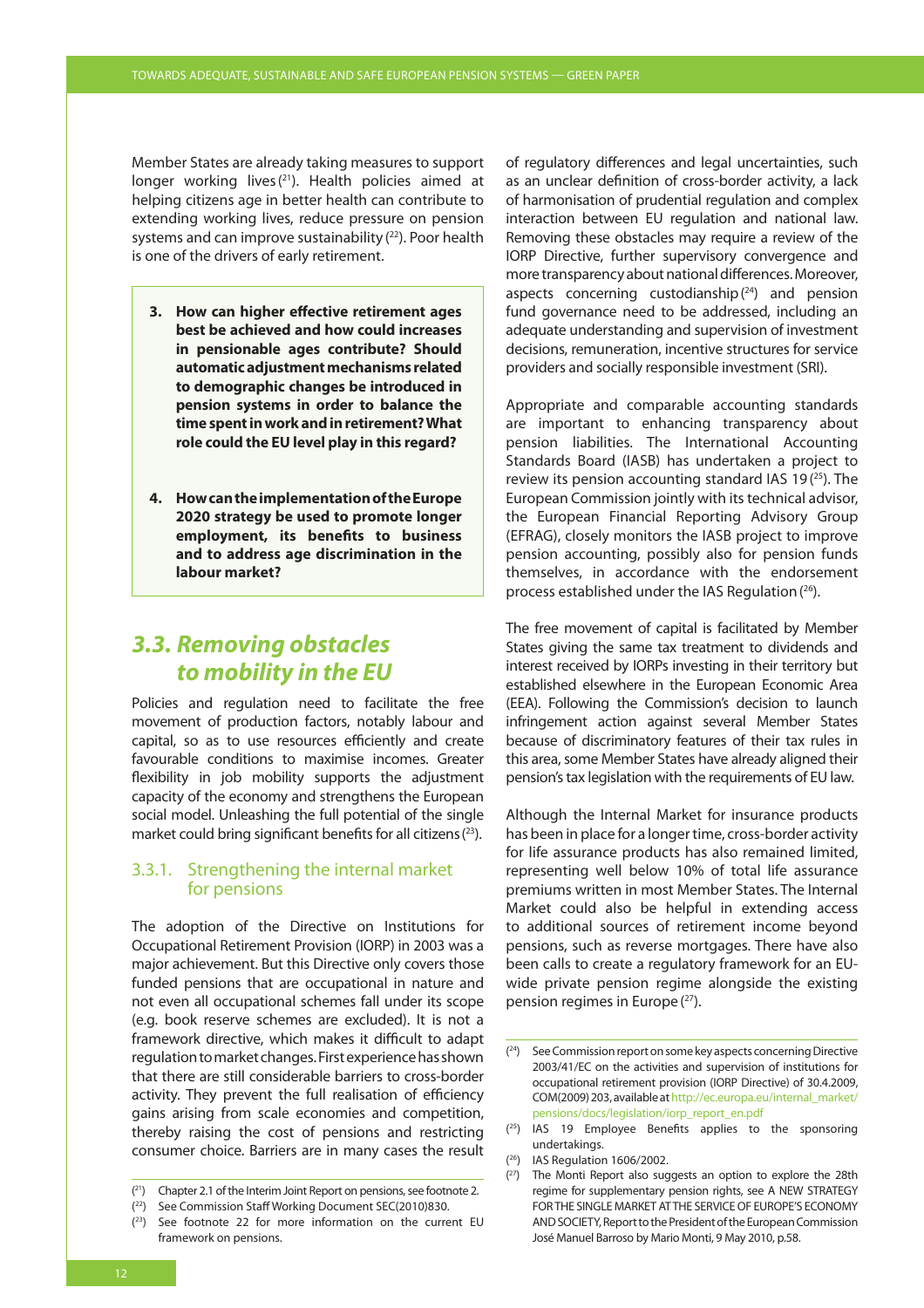#### **5. In which way should the IORP Directive be amended to improve the conditions for cross-border activity?**

### 3.3.2. Mobility of pensions

EU Regulations on the coordination of social security systems have been protecting pension rights of mobile EU citizens and their family members for the past five decades. The new Regulations 883/2004 and 987/2009 expand this protection and ensure that for the accrual of pension rights, insurance periods acquired in another Member State will be taken into account. These Regulations are limited to statutory and occupational pension schemes where rights are based on legislation: recent national reforms as outlined above may thus require an extension of the coordination regulations and minimum standards to improve mobile workers' access to supplementary pension rights within and between Member States.

The Commission proposed a Directive in 2005 to set minimum standards for the acquisition, preservation and transferability of supplementary pension rights. Internal mobility was included because a separation of internal and external mobility was impractical.

The proposal was revised by the Commission in 2007 to drop the transferability element which had been opposed by some as technically difficult and potentially burdensome or open to abuse. This left the emphasis on the timely acquisition of pension rights and their subsequent preservation. However, it has still not been possible to achieve the unanimity needed in the Council to pass the Directive.

Fresh impetus is needed to reach a solution for all mobile workers (<sup>28</sup>). In today's labour market, with the added challenges from the financial and economic crisis, people need to be able to change jobs easily throughout their working life and employers should be able to recruit the right person with the right skills. Further need for action comes from the rise in the importance of funded pensions in diverse forms. This raises the issue of scope: e.g. should statutory mandatory funded schemes be included in EU measures?

Some Member States operate pension tracing services which help people keep track of their pension rights from different sources within that Member State. Given the growing degree of labour mobility and reliance on a broader set of public and private sources of retirement income, an EU level tracking system could help mobile individuals keep track of their pension rights.

Discriminatory tax rules can be an obstacle to the mobility of pensions. The Court of Justice has ruled that it is contrary to EU law to tax transfers of pension capital from domestic pension funds to funds established elsewhere in the EEA if transfers of pension capital between domestic pension funds are tax free  $(29)$ . The Commission intends to examine whether there are any other Member States with similar rules.

- **6. What should be the scope of schemes covered by EU level action on removing obstacles for mobility?**
- **7. Should the EU look again at the issue of transfers or would minimum standards on acquisition and preservation plus a tracking service for all types of pension rights be a better solution?**

## **3.4. Safer, more transparent pensions with better awareness and information**

Safety in pensions is important to support adequacy. Moreover, the macroeconomic benefits can be felt quickly as pensioners are a growing source of stable and regular consumption. The disparate developments in Member States' pension systems and the trend towards DC schemes, however, raise new policy questions.

#### 3.4.1. Closing gaps in EU regulation

As pension provision moves from single to multitiered systems and from simple to complex pension packages, the fragmented and incomplete character of the present European framework may no longer be sufficient.

1. Reforms have led to some funded pension schemes, both public and private, being covered by EU regulation in some Member States but not in others. This is not consistent with the relevant G20 Pittsburgh declaration ("13. […] All firms whose failure could pose a risk to financial stability must be subject to consistent, consolidated supervision and regulation with high standards. […]"), as reinforced at the G20 Toronto summit, nor

 $(28)$  For example, setting up a cross-border EU pension fund for highly mobile workers (e.g. researchers) could be an option. See "Feasibility Study of a Pan-European pension fund for EU researchers", Hewitt Associates on behalf of the European Commission (DG RTD), May 2010.

<sup>29</sup> ( ) *Commission vs. Belgium*, Case C-522/04.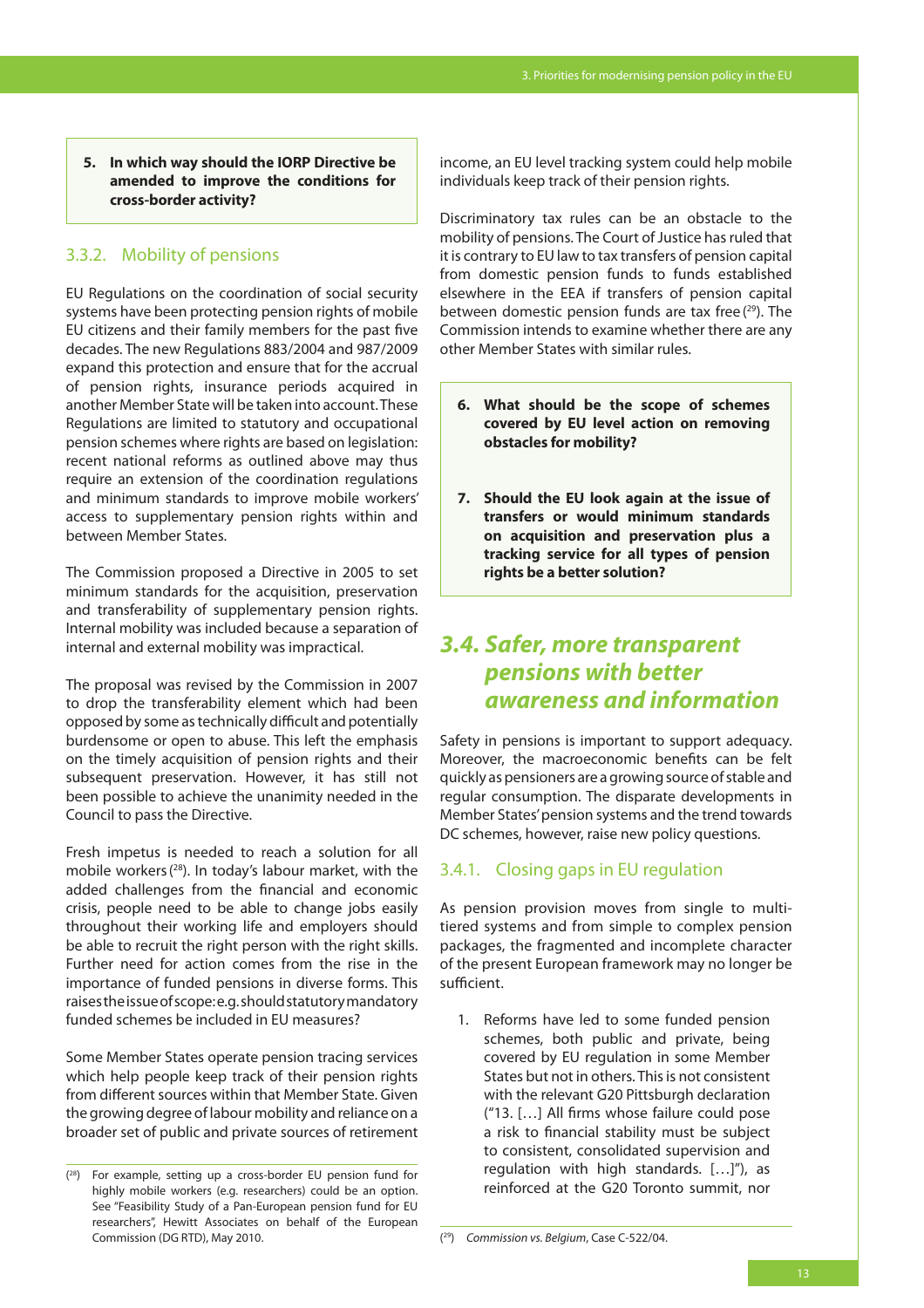does it reflect the fact that pension funds have become major players in financial markets.

- 2. Similar pension schemes are covered by different EU rules thus raising issues of consistency.
- 3. There are unclear boundaries between: social security schemes and private schemes; occupational and individual schemes; and voluntary and mandatory schemes.
- 4. It is not always clear what differentiates general saving from pensions. This raises the question whether the label 'pension' should not be restricted to a product that has certain features such as security and rules restricting access including a payout design which incorporates a regular stream of payments in retirement.

Moreover, the trend towards DC schemes, away from defined benefit (DB) schemes, is continuing. The aim of tying employees to the company through occupational pension promises is losing ground: employers are less reliant on firm-specific skills due to technological advances and employees are increasingly preferring flexibility and mobility. Furthermore, while occupational DB schemes provide greater certainty about future retirement income and reduce costs because of their size and risk sharing, they can be an untenable burden on employers.

Today, nearly 60 million Europeans are enrolled in DC schemes (30). Such schemes are much more prevalent today than they were a decade ago and will continue to grow in importance. The sponsor does not bear the financial risk and DC schemes are more likely to promote longer working lives. But a key implication is that they shift the investment, inflation and longevity risks to scheme members, who are less well placed to bear these risks individually. There are, however, ways to reduce these risks. Minimum return guarantees and lifestyling portfolio compositions come at a cost but good practice across Member States has shown that they can reduce short-term volatility. Market performance can be enhanced by good economic and public finance policies and better regulation. Better investment practice and scheme design can substantially mitigate risk and increase capacity for shock absorption thus achieving a better balance between risks, security and affordability for both savers and providers.

Collective risk sharing through hybrid schemes, such as a DC scheme with a minimum return guarantee or a part-DB and part-DC scheme, could change the current trend to individualised DC schemes. Moreover, high quality schemes are being promoted by industry initiatives. Some occupational DB schemes have also adapted to demographic and structural changes by increasing risk sharing between sponsors, workers and pensioners. Existing collective governance structures in DB schemes facilitate this. Examples include moving from final salary to career average schemes, establishing cash balance schemes, allowing for longevity adjustments, changing accrual rates, adjusting the normal pension age, and applying conditional indexation.

International policy discussions raise the question whether current EU regulation is able to cope with the shift towards DC schemes (<sup>31</sup>). A reassessment of the IORP Directive may be required in areas such as governance, risk management, safekeeping of assets, investment rules and disclosure. In addition, the current EU framework does not address the accumulation phase. This includes (i) plan design to mitigate shortterm volatility in returns and (ii) investment choice and default investment options. Moreover, given that the size of the pension in DC schemes can depend on the year in which the pensioner retires, market regulation needs to address the payout phase such as rules on purchasing an annuity (e.g. whether it is mandatory or voluntary, and the timing).

- **8. Does current EU legislation need reviewing to ensure a consistent regulation and supervision of funded (i.e. backed by a fund of assets) pension schemes and products? If so, which elements?**
- **9. How could European regulation or a code of good practice help Member States achieve a better balance for pension savers and pension providers between risks, security and affordability?**

### 3.4.2. Improving the solvency regime for pension funds

The IORP Directive's minimum prudential requirements include solvency rules for DB schemes. These solvency rules are currently the same as those that apply to life assurance undertakings. With the entry into force of the Solvency II Directive in 2012, insurance undertakings will be able to benefit from a threepillar, risk-based solvency regime and the question is

<sup>(30)</sup> EFRP survey on DC pensions 2010.

<sup>(31)</sup> OECD Pension Market in Focus Oct. 2009.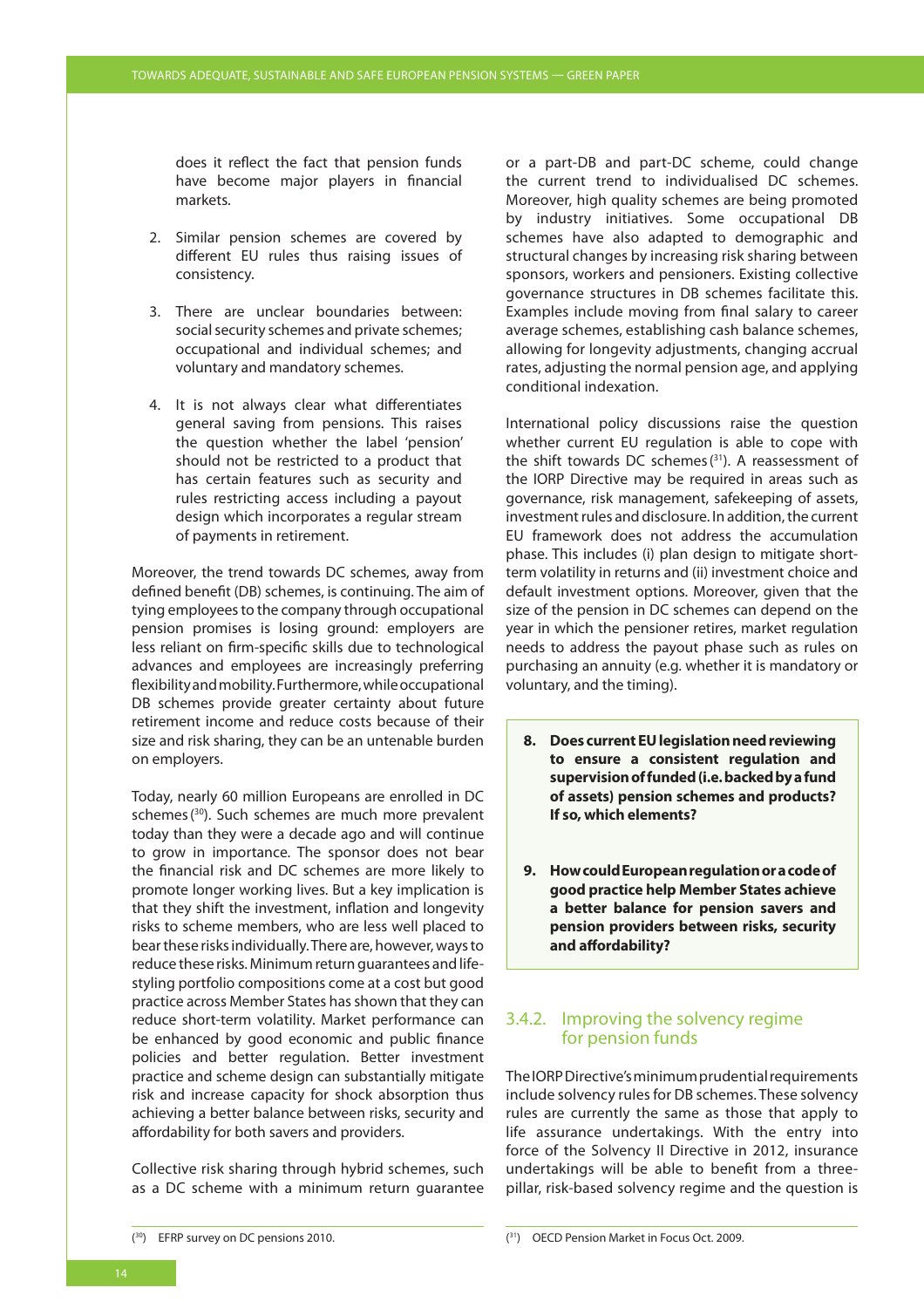whether this new regime should also apply to IORPs. There is little agreement among stakeholders, partly reflecting the difference in the ways occupational pensions are delivered: book reserve, pension fund or insurance contract.

As regards pension funds, Member States have also taken different approaches to protecting acquired pension rights  $(32)$ . The Commission conducted a consultation on this subject in 2008 and organised a public hearing in May 2009. During this process, stakeholders signalled that there needs to be a *sui generis* solvency regime for pension funds and that it is important to avoid pro-cyclical solvency rules. The Solvency II approach could be a good starting point, subject to adjustments to take account of the nature and duration of the pension promise, where appropriate. The suitability of Solvency II for pension funds needs to be considered in a rigorous impact assessment, examining notably the influence on price and availability of pension products.

A related question is whether, reflecting developments in banking, insurance and investment, there is a need for promoting pension benefit guarantee systems in the Member States, possibly coordinated or facilitated at EU level. Such systems can not only address failures in sponsor-backed DB schemes or book reserve schemes, but could also compensate for excessive losses in DC schemes. There are, however, important aspects to address such as moral hazard and potential implicit public support in very turbulent times.

#### **10. What should an equivalent solvency regime for pension funds look like?**

#### 3.4.3. Addressing the risk of employer insolvency

Given the important role of sponsoring undertakings in the provision of benefits and the funding of IORPs, their insolvency presents a particular risk. The Insolvency Directive (<sup>33</sup>) provides for the protection of employees' rights to supplementary occupational pensions in the event of the insolvency of their employer. However, there is no obligation on the Member State to fund the rights nor do full guarantees need to be provided, thus leaving considerable latitude on the level and modalities of protection. Moreover, the IORP Directive does not apply to companies using book reserve

The Commission presented a Staff Working Document  $(34)$  on the implementation of the provision concerning supplementary occupational pensions contained in the Insolvency Directive. As a follow-up to this document, the Commission has launched a study in 2009 (<sup>35</sup>) covering DB and book reserve schemes and is currently gathering information on the protection of unpaid contributions to DC schemes in case of employer insolvency.

**11. Should the protection provided by EU legislation in the case of the insolvency of pension sponsoring employers be enhanced and if so how?**

### 3.4.4. Facilitating informed decisions

The trend towards DC schemes underlines the need for transparent and clear communication. The IORP and the Life Directives contain information disclosure requirements. But these provisions are based on minimum harmonisation and national approaches differ markedly. Moreover they were designed for DB schemes and may therefore need to be adjusted. In going forward, it would seem important to review the key information specifically for pension schemes and products (e.g. risk, nature of promise, cost/fees, payout method, etc.). This should take into account what is being developed for other financial products, seeking to ensure comparable information. Consumer testing combined with economic research could be used to improve the quality of information in terms of clarity and comparability.

Shifting choice and responsibility to the individual requires that people understand the information in order to make informed choices, especially as pensions have become more complex. Financial education can help as demonstrated by the work of the OECD and the EU already works with Member States on this. Financial education complements regulation of the industry, both prudential (e.g. the IORP Directive) and market conduct rules, and product disclosure rules. It is important that individuals are properly equipped with economic literacy and planning skills to adequately assess their need for financial and

 $(32)$  Security mechanisms used today rely on a realistic valuation of technical provisions, own funds, sponsor covenants, pension protection funds or a combination of those elements (CEIOPS SSC report).

schemes for the payment of retirement benefits to their employees. The need to ensure the protection of supplementary occupational pensions in those instances becomes more acute in the present situation, since the financial and economic crisis will increase the number of company insolvencies.

 $(34)$  SFC(2008) 475, 11.4.2008.

<sup>(35)</sup> OJ 2009/ S 230-329482.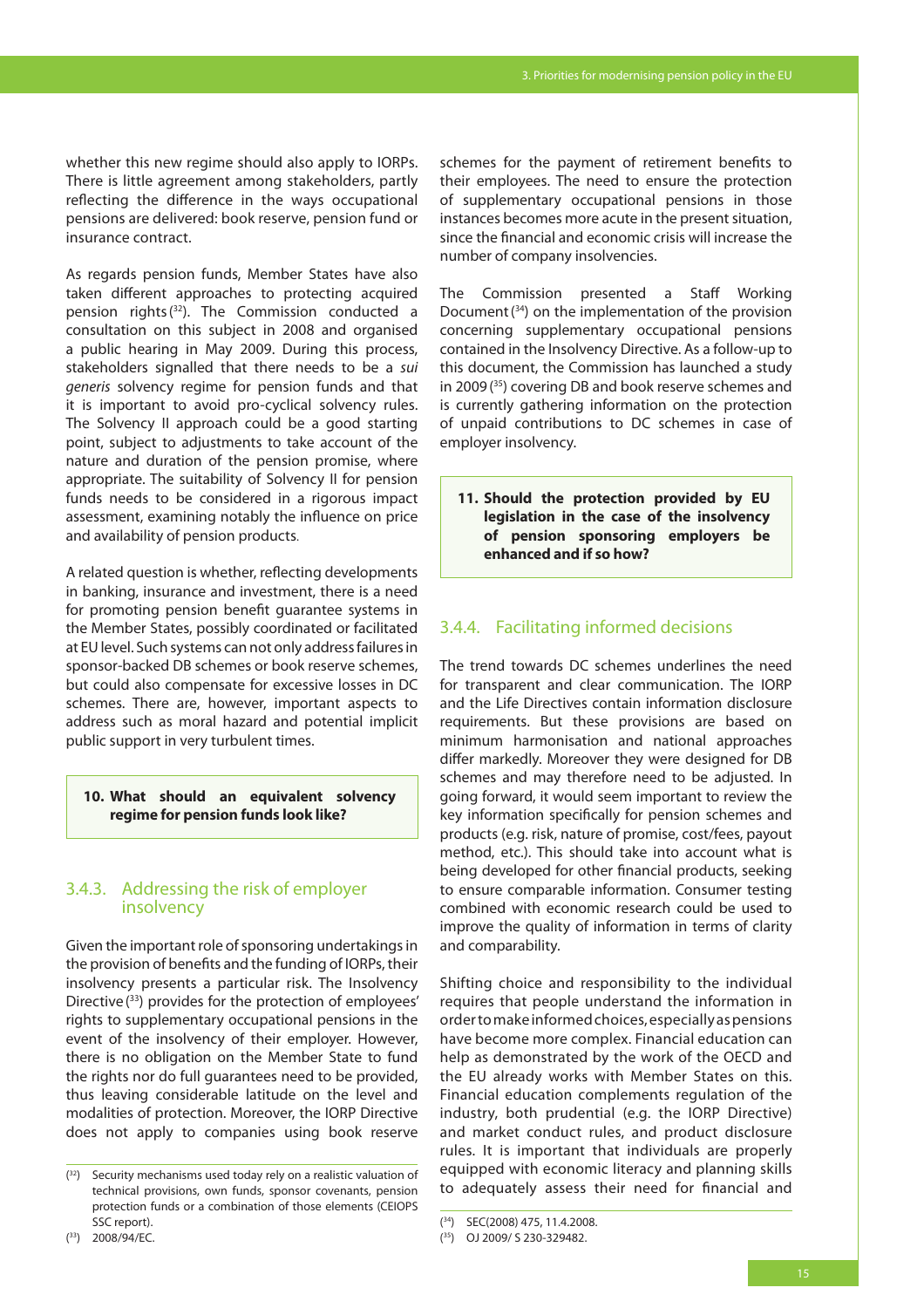social protection and to avoid behavioural biases. For example, with the growing importance of DC schemes people need to make informed decisions about investments. It is also important that people have a competent body to turn to that can answer their questions relating to pensions, especially in a cross-border mobility context.

At the same time, national experiences suggest that the engagement rate that can be obtained through disclosure and financial education has an upper limit. It is therefore important to envisage an in-depth examination of the merits of auto-enrolment with optout clauses.

Informed decisions go hand in hand with adequate pension provision. When making saving decisions it is important that individuals be offered appropriate options. There could therefore be a case for defining what exactly the desirable features of pensions are: if they lack certain key characteristics, not only could this lead to confusion, but it could also lead to under provision in retirement, for example if early withdrawals lead to a depletion of savings or if no steady income is generated from the accumulated assets. Member States may consider putting in place a reliable pensions advice service to facilitate consumer choices.

- **12. Is there a case for modernising the current minimum information disclosure requirements for pension products (e.g. in terms of comparability, standardisation and clarity)?**
- **13. Should the EU develop a common approach for default options about participation and investment choice?**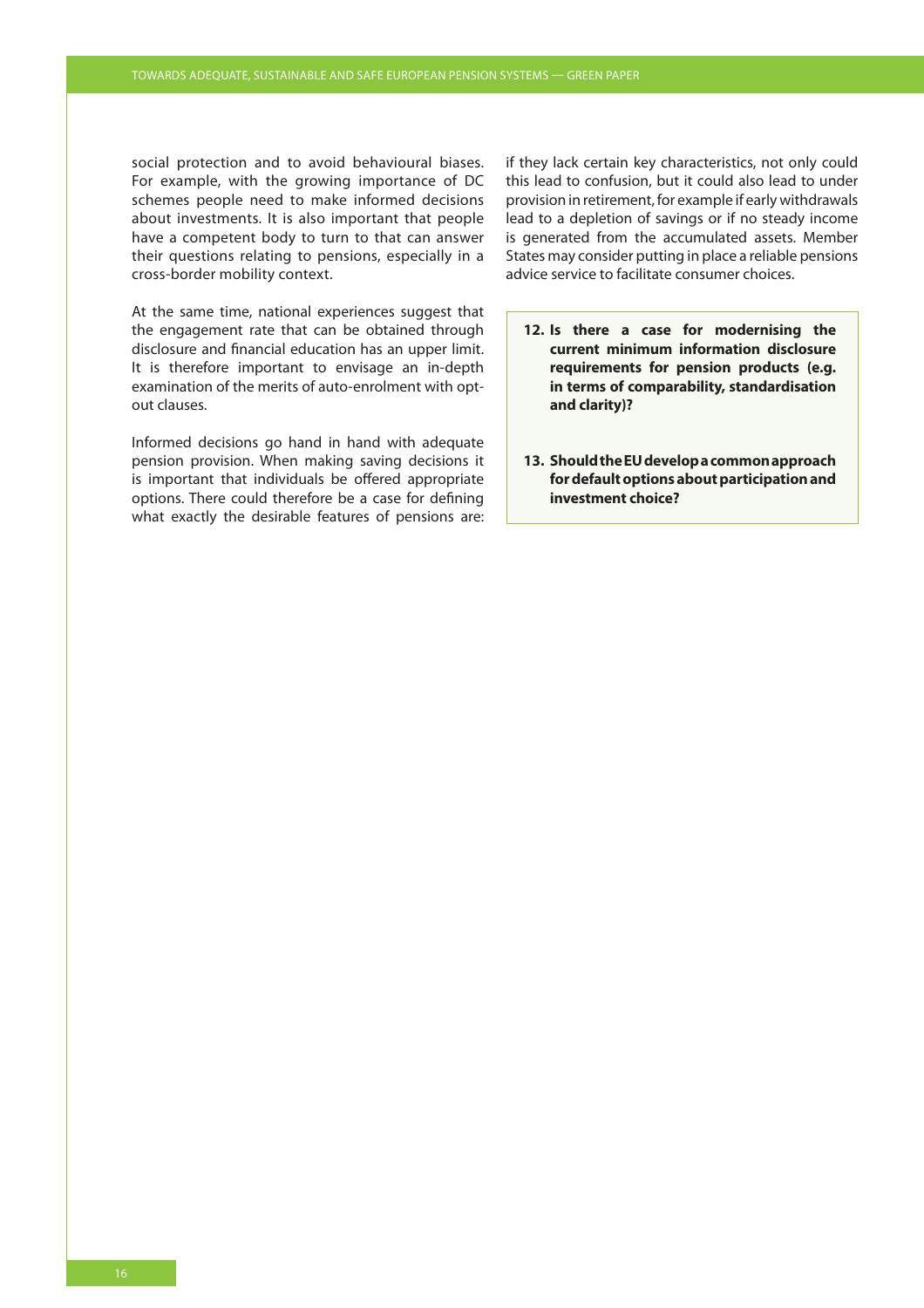# 4. Improving EU statistics on pensions

Data about pension systems available from the different national and EU-level sources could be streamlined to increase their comparability and make substantial cost savings. Building on existing international work (e.g. the OECD) and various EU initiatives, the development of an EU methodology for pension statistics could facilitate the assessment of the common policy and regulatory challenges. Pension funds are important institutional investors and their investment behaviour can affect financial stability. Citizens would benefit from the

collection of accurate statistics about their retirement income from the different sources. Pensioners are set to grow as a group of consumers and firms would benefit from reliable and timely information about total disposable income.

Furthermore, the monitoring of implicit liabilities could be strengthened to allow for a better assessment of the impact on the sustainability of public finances of pension schemes run by both public and private entities.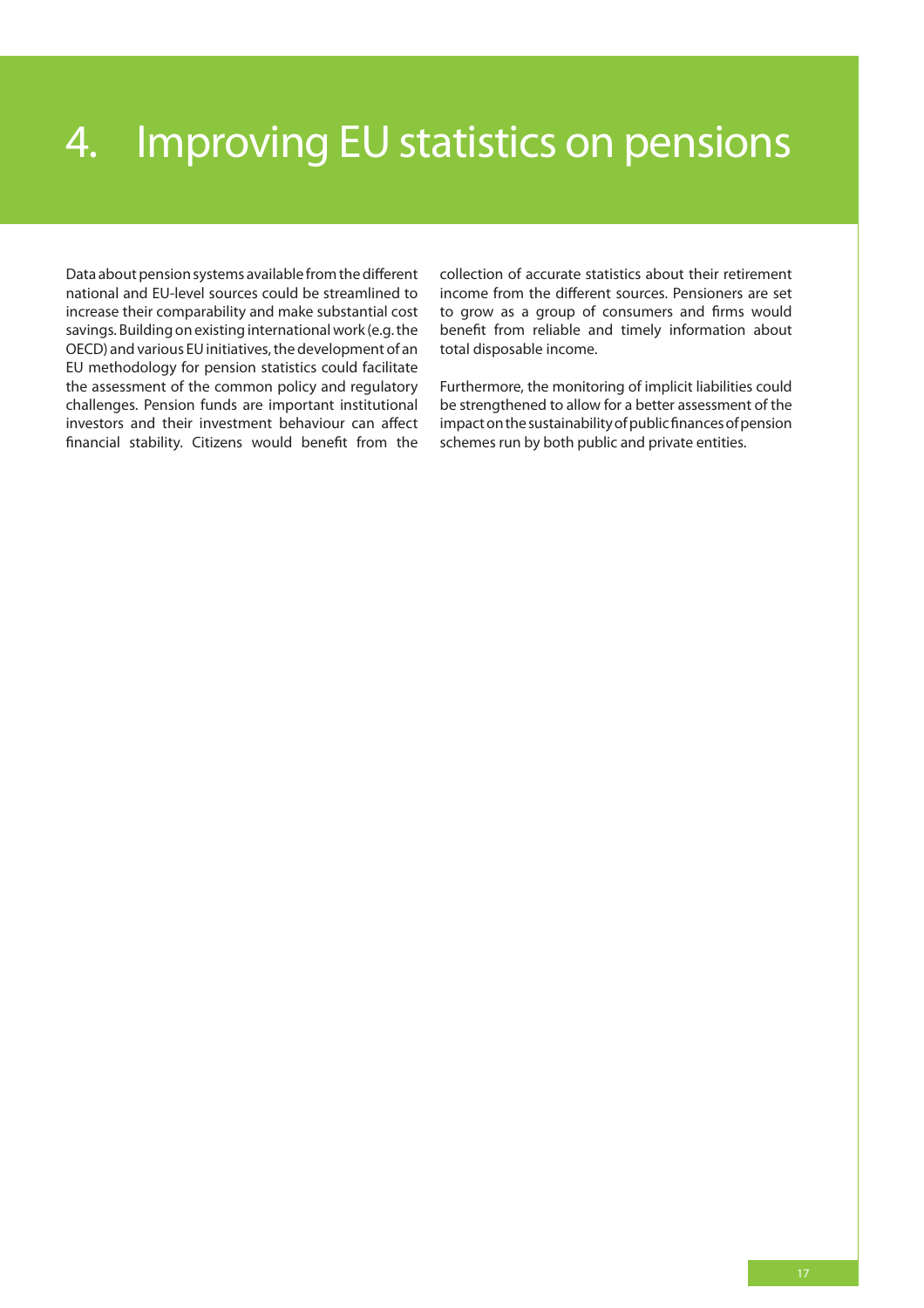# 5. Enhancing governance of pension policy at EU level

Europe must help address citizens' concerns about future pensionsand revisit how a strategy can be defined to deliver adequate, sustainable and safe pensions, including through better use of EU instruments.

Whilst Member States generally are responsible for the design and organisation of their pension systems, some specific areas relating to pensions fall directly within the EU's competencies. Member States have also recognised that acting together can be more effective and efficient and that the EU level can add value, not least since the challenges are similar across the EU and reform polices need to be consistent with existing frameworks such as the Stability and Growth Pact and Europe 2020.

As part of this strategy, the EU contributes with measures such as surveillance, coordination and mutual learning. Examples include best practice sharing, peer reviews, agreeing objectives and indicators, and gathering comparable statistics. EU regulation covers social security coordination of public pensions, rules for occupational pension funds, portability and the protection of supplementary pension rights in the event of the insolvency of the employer, as well as rules for life assurance undertakings.

If the EU is to offer appropriate support to national reform efforts, the framework of policy coordination must take an integrated approach to reflect the increasing complexity of pension systems. Moreover, given increasing economic and financial integration, the EU-level regulatory framework, as well as good coordination across the EU level policies and Member States' policies, is becoming ever more important.

Pension policy is a common concern for public authorities, social partners, industry and civil society at national and at EU level. A common platform for monitoring all aspects of pension policy and regulation in an integrated manner and bringing together all stakeholders could contribute to achieving and maintaining adequate, sustainable and safe pensions. The Commission is therefore keen to explore how this can best be achieved in support of the EU's wider economic and social objectives.

**14. Should the policy coordination framework at EU level be strengthened? If so, which elements need strengthening in order to improve the design and implementation of pension policy through an integrated approach? Would the creation of a platform for monitoring all aspects of pension policy in an integrated manner be part of the way forward?**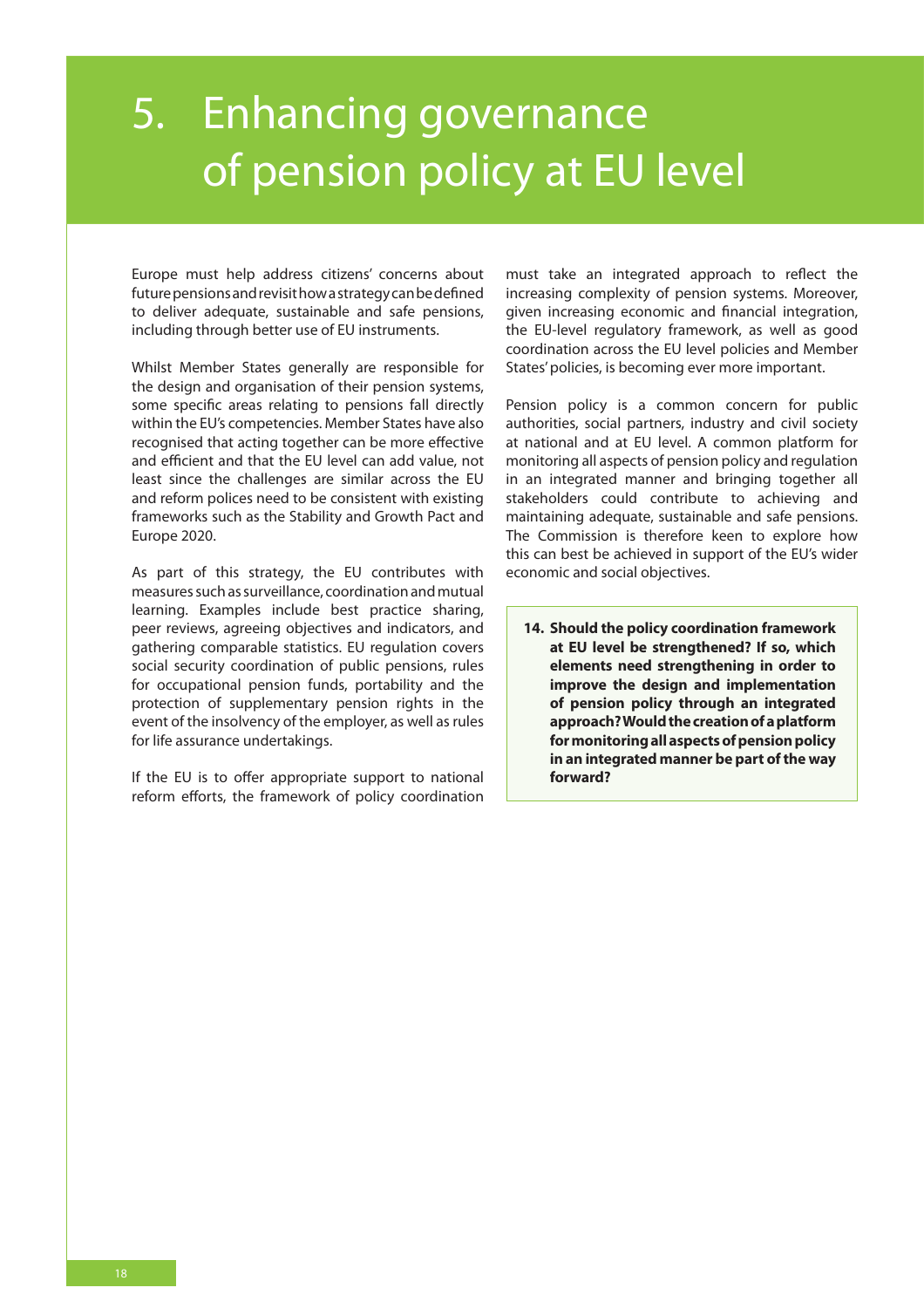# 6. How to respond to the consultation

The Commission invites all interested parties to respond to the questions set out in this Green Paper, together with any additional comments, **by 15 November 2010** by means of the online questionnaire available at:

http://ec.europa.eu/yourvoice/ipm/forms/dispatch?form=pensions

Alternatively, for those without web access, responses can be sent by post to:

European Commission Directorate-General for Employment, Social Affairs & Equal Opportunities Green Paper on Pensions consultation Unit E4 rue Joseph II Office J-27 1/216 B - 1040 Brussels

Please note, received contributions, together with the identity of the contributor, will be published on the Internet, unless the contributor objects to publication of the personal data on the grounds that such publication would harm his or her legitimate interests. In this case the contribution may be published in anonymous form. Otherwise the contribution will not be published nor will, in principle, its content be taken into account.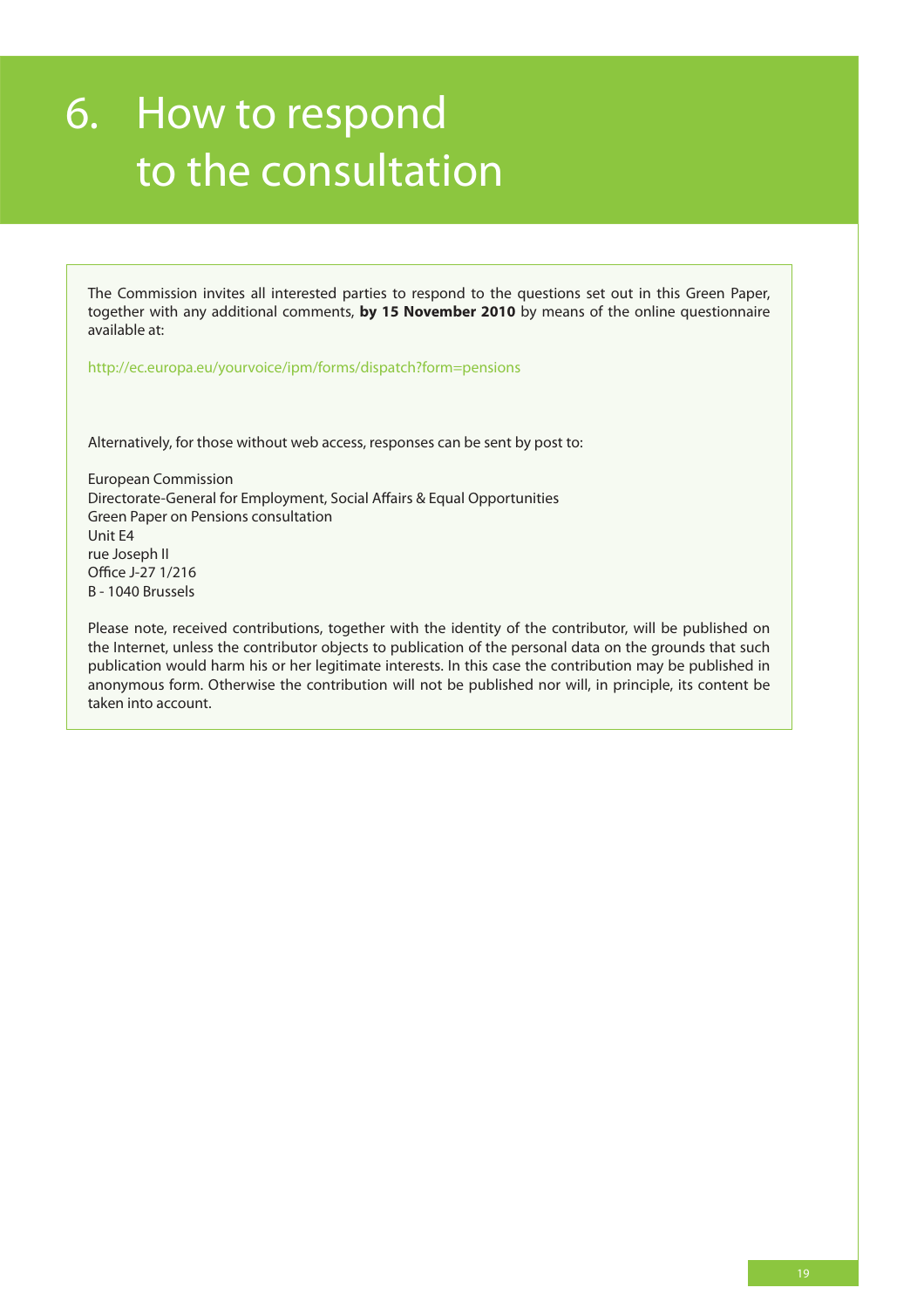# 7. Glossary

**Accumulation phase** – Period during which contributions are made and invested in a defined contribution scheme. (See also: Defined contribution (DC) schemes).

**Accrual rate** – Rate at which future pension benefits are built up. It is used in defined benefit schemes and based on the formula linked to the scheme. For example, a pension accrual rate could be 1.5% of final pensionable salary for each year of pensionable service (See also: Defined benefit (DB) schemes).

**Annuity** – A financial contract, sold by a life insurance company for example, that guarantees a fixed or variable payment of income benefit (monthly, quarterly, half-yearly, or yearly) for the life of a person(s) (the annuitant) or for a specified period of time. It differs from a life insurance contract which provides an income to the beneficiary after the death of the insured. An annuity may be bought on instalments or by paying a single lump sum. Benefits may start immediately or at a pre-defined time in the future or at a specific age. An annuity is one way of securing a regular retirement income for individuals who have saved in a defined contribution scheme. (See also: Defined contribution (DC) schemes).

**Automatic (or auto-) enrolment** – Generally refers to employees being members of their employer's pension scheme as a default choice, with the possibility of opting out on request.

**Automatic adjustment mechanisms** – Generally refers means of adjusting benefits, rights and/or contribution levels to changing circumstances, e.g. economic conditions, financial market returns or longevity assumptions.

**Book reserve pension scheme –** A method of accounting used by some sponsoring employers to finance pension promises. Sums are entered in the balance sheet of the scheme sponsor as reserves or provisions for scheme benefits. Some assets may be held in separate accounts for the purpose of financing benefits, but they are not legally or contractually pension plan assets. (See also: Defined benefit (DB) schemes).

**Career average scheme** – A defined benefit scheme where the future pension benefit earned for a specific year depends on the level of the member's earnings for the given year. (See also: Defined benefit (DB) schemes).

**Cash balance schemes** – A scheme where the employer guarantees a pension pot to scheme members, payable at the normal pension age, with which they can purchase an annuity. (See also: Normal pension age; Annuity).

**Conditional indexation** – Refers to defined benefit schemes where the provision of indexed benefits (generally revalued to inflation or wages) is conditional on the financial performance of the scheme's investments. (See also: Defined benefit (DB) schemes).

**Defined benefit (DB) schemes** – Pension schemes where the benefits accrued are linked to earnings and the employment career (the future pension benefit is pre-defined and promised to the member). It is normally the scheme sponsor who bears the investment risk and often also the longevity risk: if assumptions about rates of return or life expectancy are not met, the sponsor must increase its contributions to pay the promised pension. These tend to be occupational schemes. (See also: Defined contribution (DC) schemes).

**Defined contribution (DC) schemes –** Pension schemes where the level of contributions, and not the final benefit, is pre-defined: no final pension promise is made. DC schemes can be public, occupational or personal: contributions can be made by the individual, the employer and/or the state, depending on scheme rules. The pension level will depend on the performance of the chosen investment strategy and the level of contributions. The individual member therefore bears the investment risk and often makes decisions about how to mitigate this risk. (See also: Defined benefit (DB) schemes).

**Effective retirement age – Age at which an individual** actually retires. Not necessarily the same as the labour market exit age or normal retirement age. (See also: Labour market exit age, and Normal pension age).

**Equity Release Scheme** – Term used to describe both the process and the products that allow homeowners to secure substantial lump sums or regular income payments by realising part of the value of their homes, while being able to continue to live in it.

**Final salary scheme** – A defined benefit scheme where the pension benefit is typically based on the last or the last few years' of earnings before retirement. (See also: Defined benefit (DB) schemes).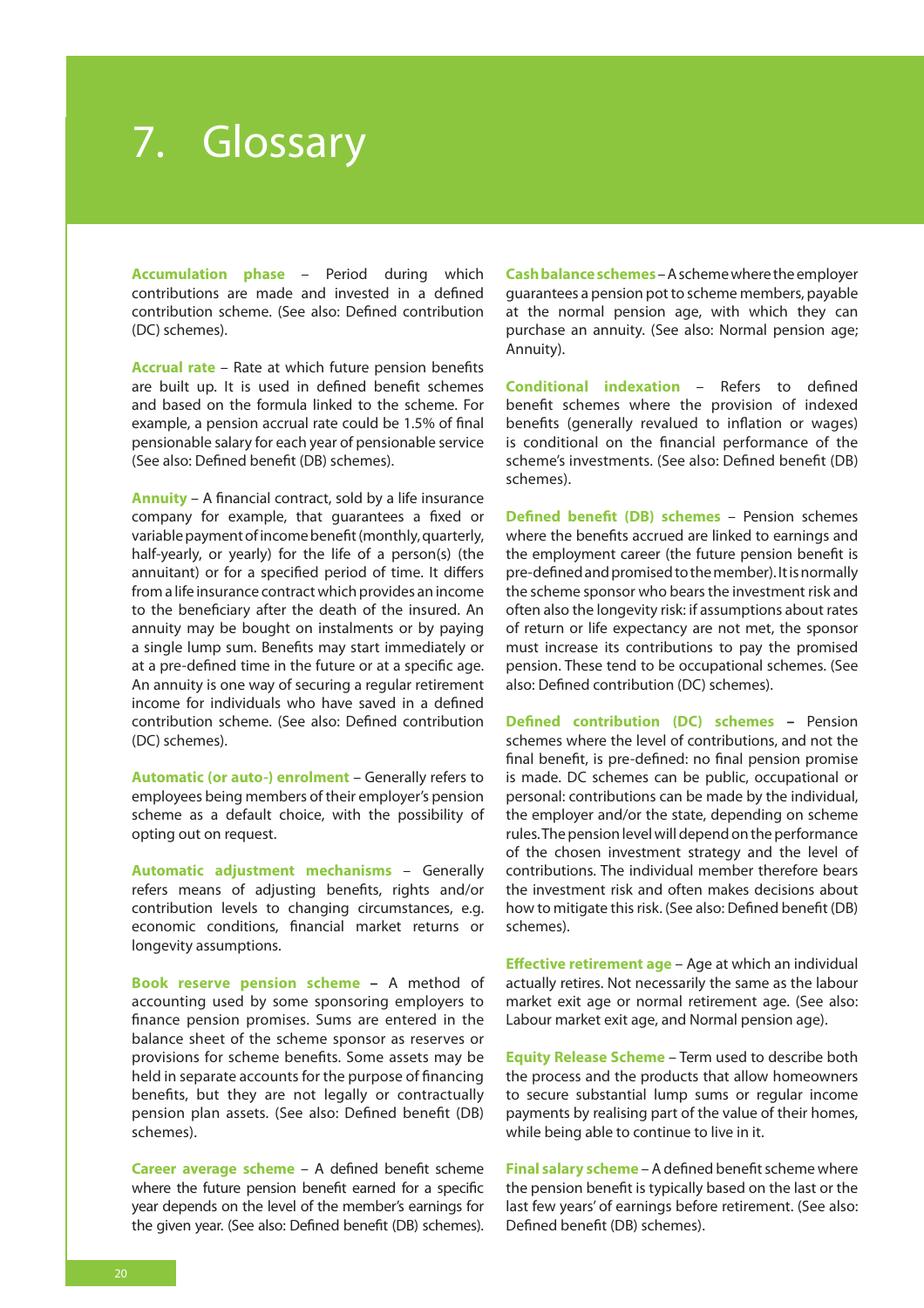**Funded scheme** – A pension scheme whose benefit promises are backed by a fund of assets set aside and invested for the purpose of meeting the scheme's liability for benefit payments as they arise. Funded schemes can be either collective or individual. (See also: Pay-As-You-Go schemes).

**Governance (of pension funds)** – The operation and oversight of a pension fund. The governing body is responsible for administration, but may employ other specialists, such as actuaries, custodians, consultants, asset managers and advisers to carry out specific operational tasks or to advise the scheme administration or governing body.

**Hybrid pension scheme** – In a hybrid scheme, elements of both defined contribution and defined benefits are present or, more generally, the risk is shared by the scheme's operator and beneficiaries.

**Individual pension scheme** – Access to these schemes does not depend on an employment relationship. The schemes are set up and administered directly by a pension fund or a financial institution acting as pension provider without the involvement of employers. Individuals independently purchase and select material aspects of the arrangements. The employer may nonetheless make contributions to individual pension schemes. Some schemes may have restricted membership.

**Information disclosure regulations** – The rules prescribing the periodicity, procedure, type and extent of information to be provided to members of pension plans and/or the supervisory authority.

**Institutional investor** – Generally refers to a group of investors such as pension funds, insurance companies, investment funds and, in some cases, banks.

**Labour market exit age** – Age at which an individual actually leaves the labour market. For data availability reasons labour market exit age is often used as a proxy for the effective retirement age. Differences between the two may exist, as some people leave the labour market before they actually retire while others continue working after retirement. (See also: Effective retirement age).

**Lifestyling or life-cycling strategies** – Investment strategies used in defined contribution pension schemes to reduce investment risk and volatility by gradually and automatically reducing the investment risk taken by the scheme member as they approach retirement. (See also: Defined contribution (DC) schemes).

**Minimum return guarantees** – Minimum level of pension benefit paid out regardless of investment performance in a defined contribution scheme.

**Normal pension age** – Age at which a member of the pension scheme is eligible to receive full pension benefits.

**Occupational schemes** – A pension plan where access is linked to an employment or professional relationship between the plan member and the entity that sets up the plan (the plan sponsor). Occupational pension schemes may be established by employers or groups of employers (e.g. industry associations) or labour or professional associations, jointly or separately, or by self-employed persons. The scheme may be administered directly by the sponsor or by an independent entity (a pension fund or a financial institution acting as pension provider). In the latter case, the sponsor may still have responsibility for overseeing the operation of the scheme.

**Old-age dependency ratio** – Population aged over 65 as a percentage of the working age population (usually defined as persons aged between 15 and 64).

**Operational risk** – The risk of loss arising from inadequate or failed internal processes, personnel or systems, or from external events.

**Own funds (regulatory)** – Refers to the additional assets of a pension funds above its technical provisions serving as a buffer. Regulation usually requires that these assets are free of all foreseeable liabilities and serve as a safety capital to absorb discrepancies between anticipated and actual expenditure and profits. Also referred to as regulatory capital. (See also: Technical provisions).

**Pay-As-You-Go (PAYG) schemes** – Pension schemes where current contributions finance current pension expenditure (See also: funded schemes).

**Payout phase or decumulation phase** – Period during which assets accrued in the accumulation phase are paid out to the pension scheme member in a funded scheme. An example of a payout phase is a period in which regular retirement income is received through the purchase of an annuity. (See also: Annuity).

**Pension benefit guarantee system - An arrangement** to pay compensation to members or beneficiaries of pension schemes in the event of insolvency of to the pension fund and/or sponsoring employer. Examples of a pension benefit guarantee systems include the Pensions-Sicherungs-Verein Versicherungsverein auf Gegenseitigkeit (PSVaG) in Germany and the Pension Protection Fund in the UK.

**Pension pillar –** Different types of pension schemes are usually grouped into two, three, four or more pillars of the pension system. There is however no universally agreed classification. Many pension systems distinguish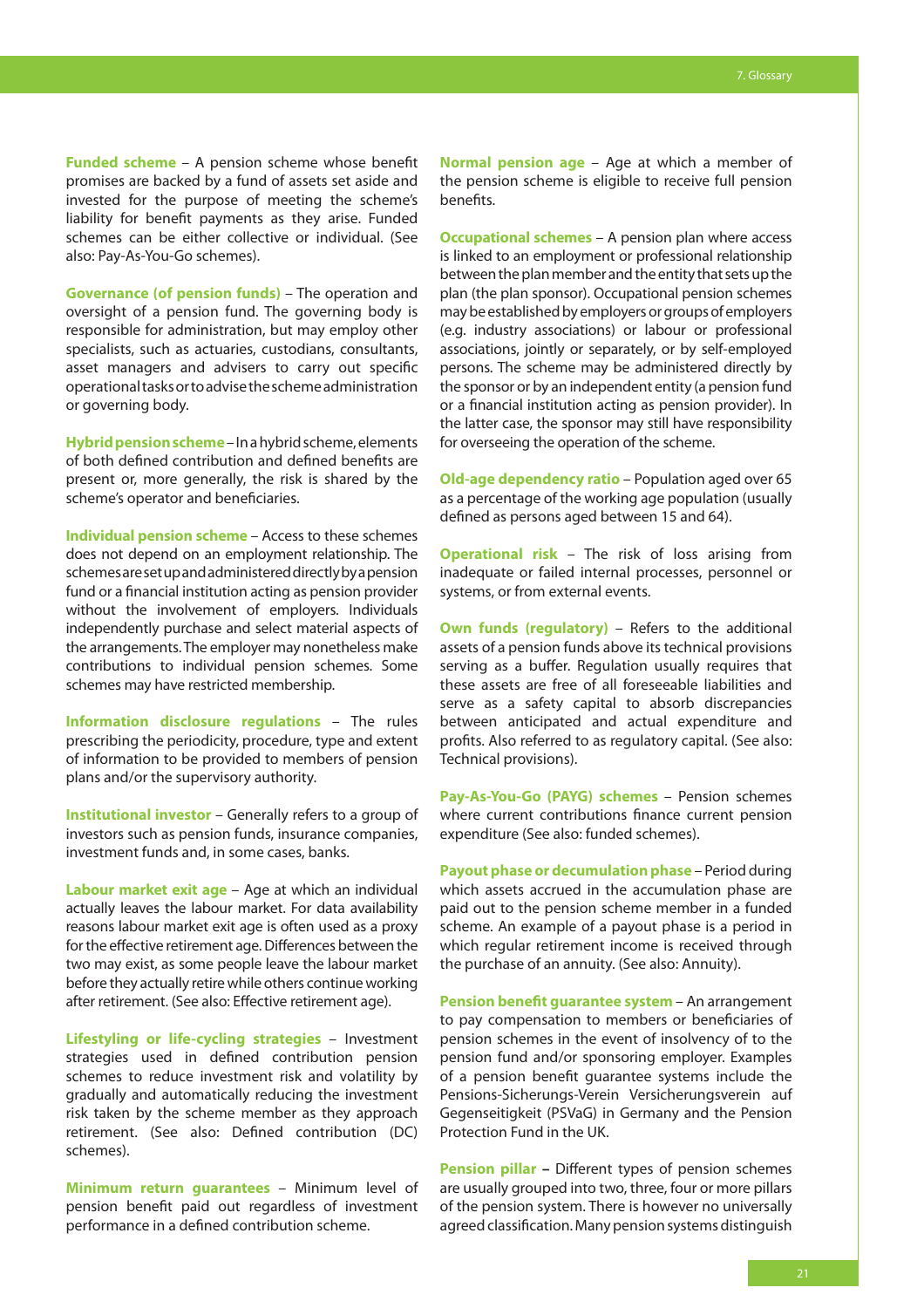between statutory, occupational and individual pension schemes, or between mandatory and voluntary pension schemes. Participation in occupational and individual pension schemes, usually private pension arrangements, can be mandatory or voluntary.

**Replacement rate** – Generally refers to an indicator showing the level of pension income after retirement as a percentage of individual earnings at the moment of take-up of pensions or of average earnings. Replacement rates measure the extent to which pension systems enable typical workers to preserve their previous living standard when moving from employment to retirement.

**Solvency** – The ability of a pension scheme's assets to meet the scheme's liabilities. The scheme's liabilities cover all future pension payments and must therefore be discounted well into the future, thus making substantial assumptions about longevity. The value of a scheme's assets is dependent on the type of accounting standard used. If a scheme is not deemed to have a sufficiently high solvency level, it needs to consider whether to increase contribution levels or reduce entitlements, where scheme rules permit.

**Sponsor covenant** – Refers to a sponsoring employer's ability to support pension fund volatility by providing additional funding if required. The 'covenant' in this context is a very similar concept to 'creditworthiness' for borrowers. At a simple level, if a pension fund has a deficit then it is in many respects similar to a bond holder in financial market terms. It depends on the ability of the company to pay additional contributions in the future if investment returns are not sufficient to make up the shortfall.

**Statutory pension scheme** – Social security and similar statutory programmes administered by the general government (that is central, state, and local governments, plus other public sector bodies such as social security institutions). Public pension plans have traditionally been of the PAYG type.

**Supplementary pension schemes** – Mandatory or voluntary pension schemes which generally provide additional retirement income to the statutory pension scheme.

**Technical provisions** – The amount of liabilities corresponding to the financial commitments of a pension fund which arise out of its portfolio of existing pension contracts. See also Article 15 of Directive 2003/41/EC.

**Transferability** – The right to transfer accrued benefits or accumulated capital from one pension scheme to another, for example to the pension scheme of the new employer.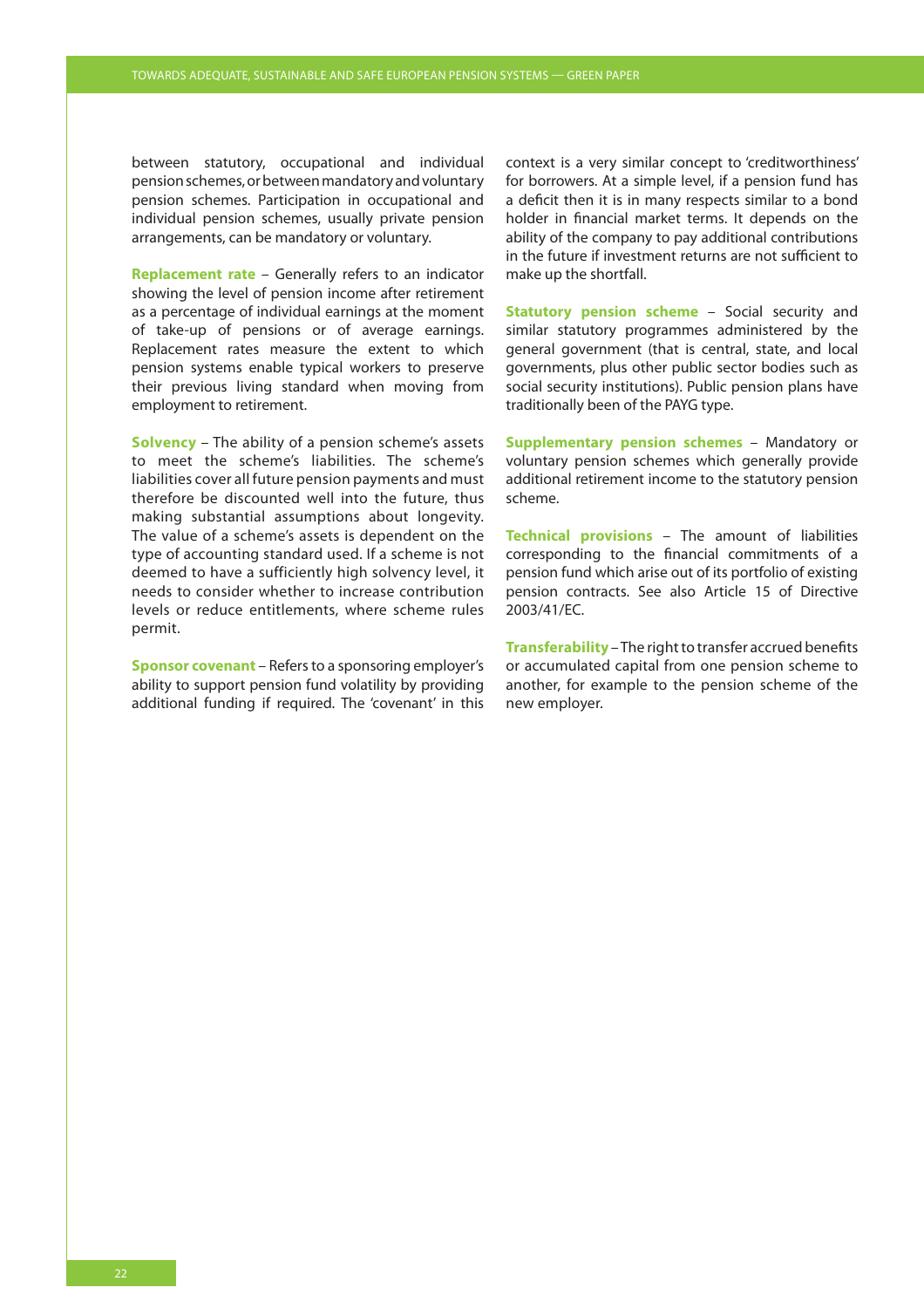# 8. Statistical annex

- Figure 1: Demographic structure of the population in 2008 and 2060
- Figure 2: Old-age dependency ratios under different average exit age scenarios
- Figure 3: Change in public pension expenditure as a share of GDP over 2007-60 (in percentage points)
- Figure 4: Benefit ratios in EU Member States in 2007 and 2060
- Figure 5: Change in theoretical replacement rates for an average wage earner retiring at 65 after 40 years career between 2006 and 2046 in percentage points
- Figure 6: Standard pension eligibility age and average labour market exit age in EU-27
- Figure 7: Overall, female and older workers employment rates in EU-27, 2000-2008, in percent
- Figure 8: Pension benefit impact of shorter and longer working lives
- Figure 9: Pension benefit impact of career breaks due to unemployment
- Figure 10: Increasing significance of funded pensions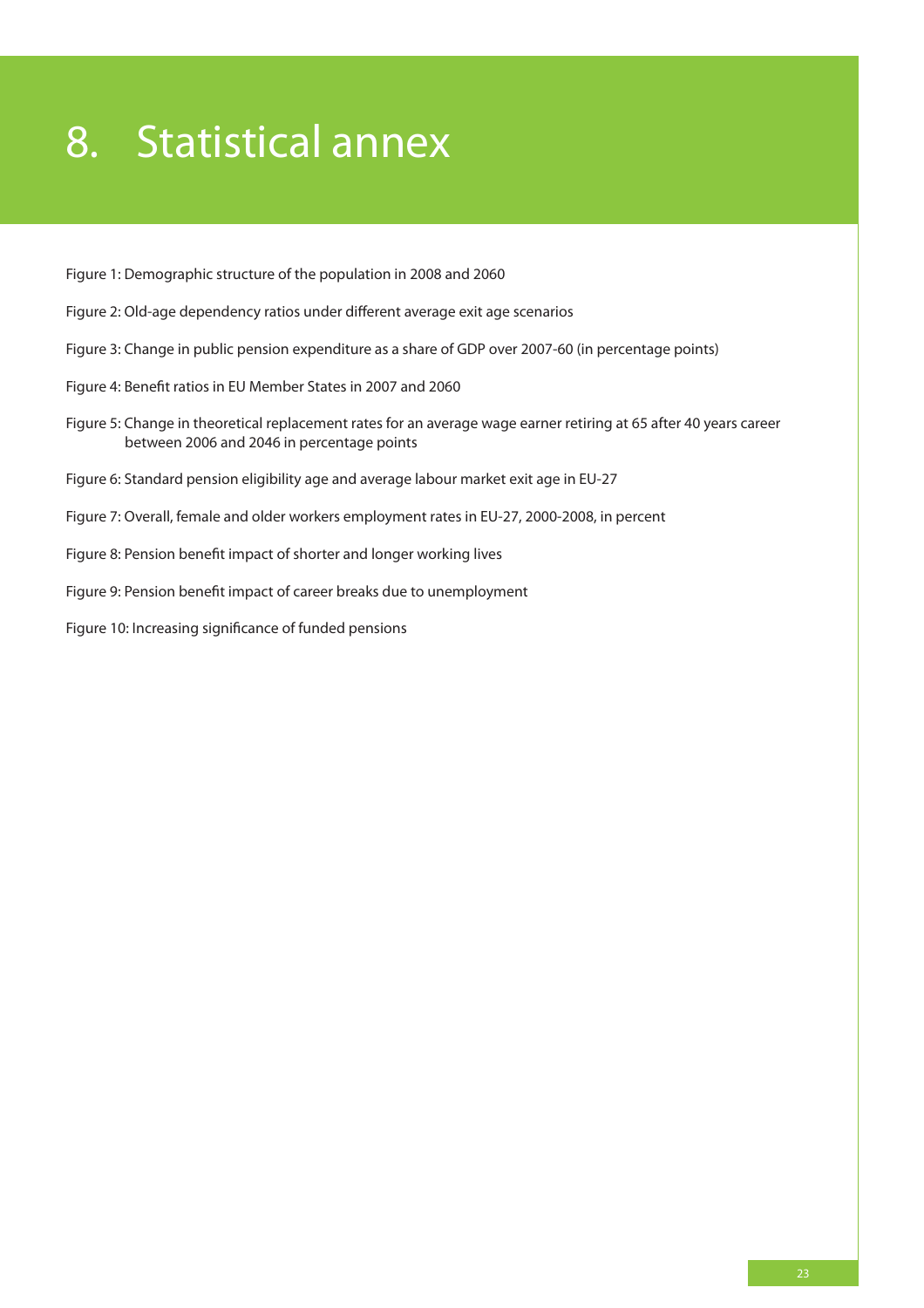

### **Figure 1: Demographic structure of the population in 2008 and 2060**

*Source:* Commission services, graph published in the 2010 Interim Joint Report on pensions of the Economic Policy Committee and Social Protection Committee, noted by the 7-8 June 2010 EPSCO and ECOFIN Councils, p. 9, available at: http://europa.eu/epc/publications/index\_en.htm

*Note:* the light green bar indicates the most numerous cohort.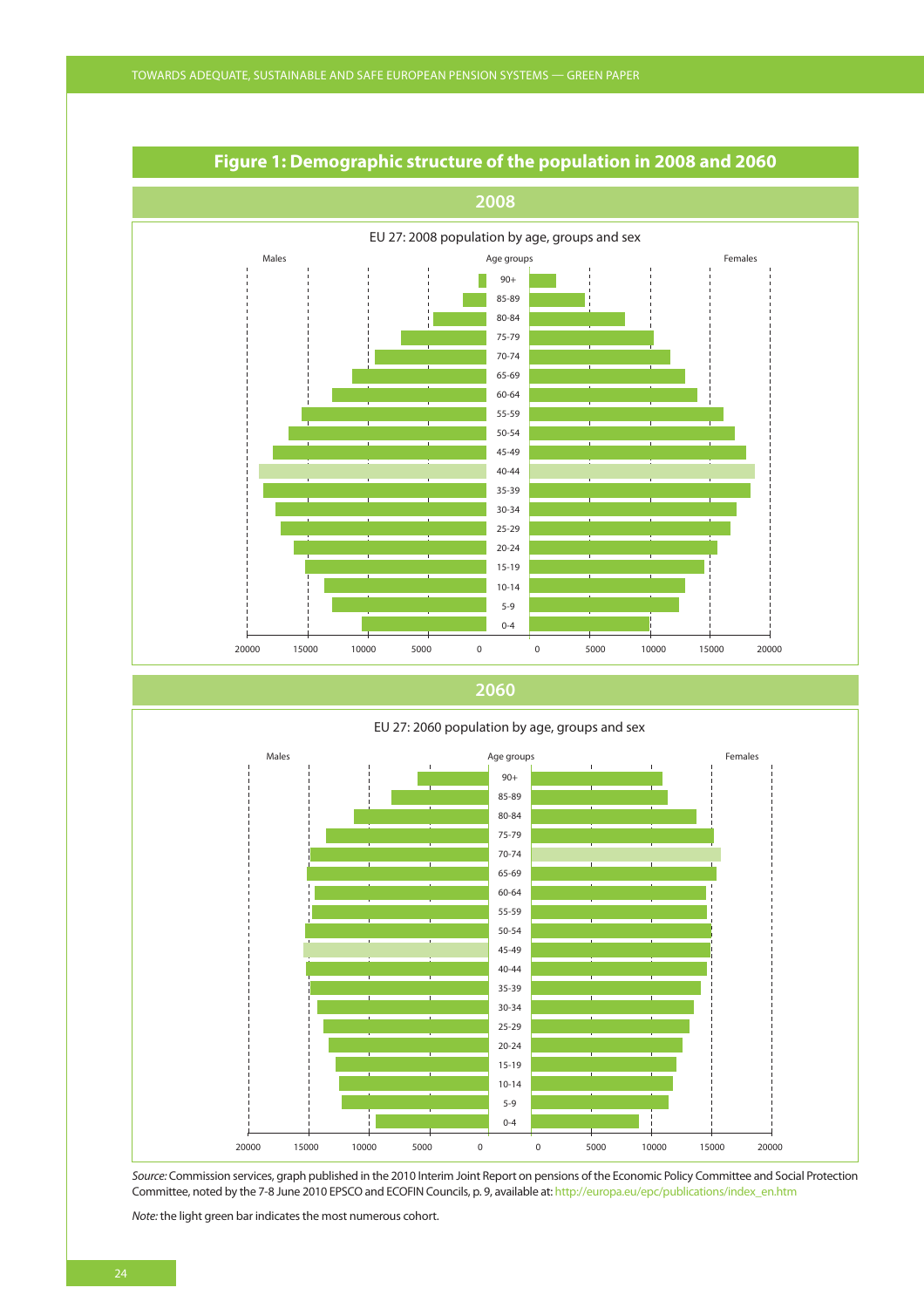### **Figure 2: Old-age dependency ratios under different average exit age scenarios**

In 2010, when it is assumed that people leave the labour market on average at age 60, the dependency ratio, i.e. the number of people of working age relative to the number of people above age 60, amounts to 5 to 2. If by 2040 people were to remain until 67 the corresponding ratio would stay constant and the increase by 2060 would far less dramatic than at lower exit ages. There would be no increase if the exit age would increase another 3 years between 2040 and 2060.



*Source:* Eurostat, Population Projections, 2008 data.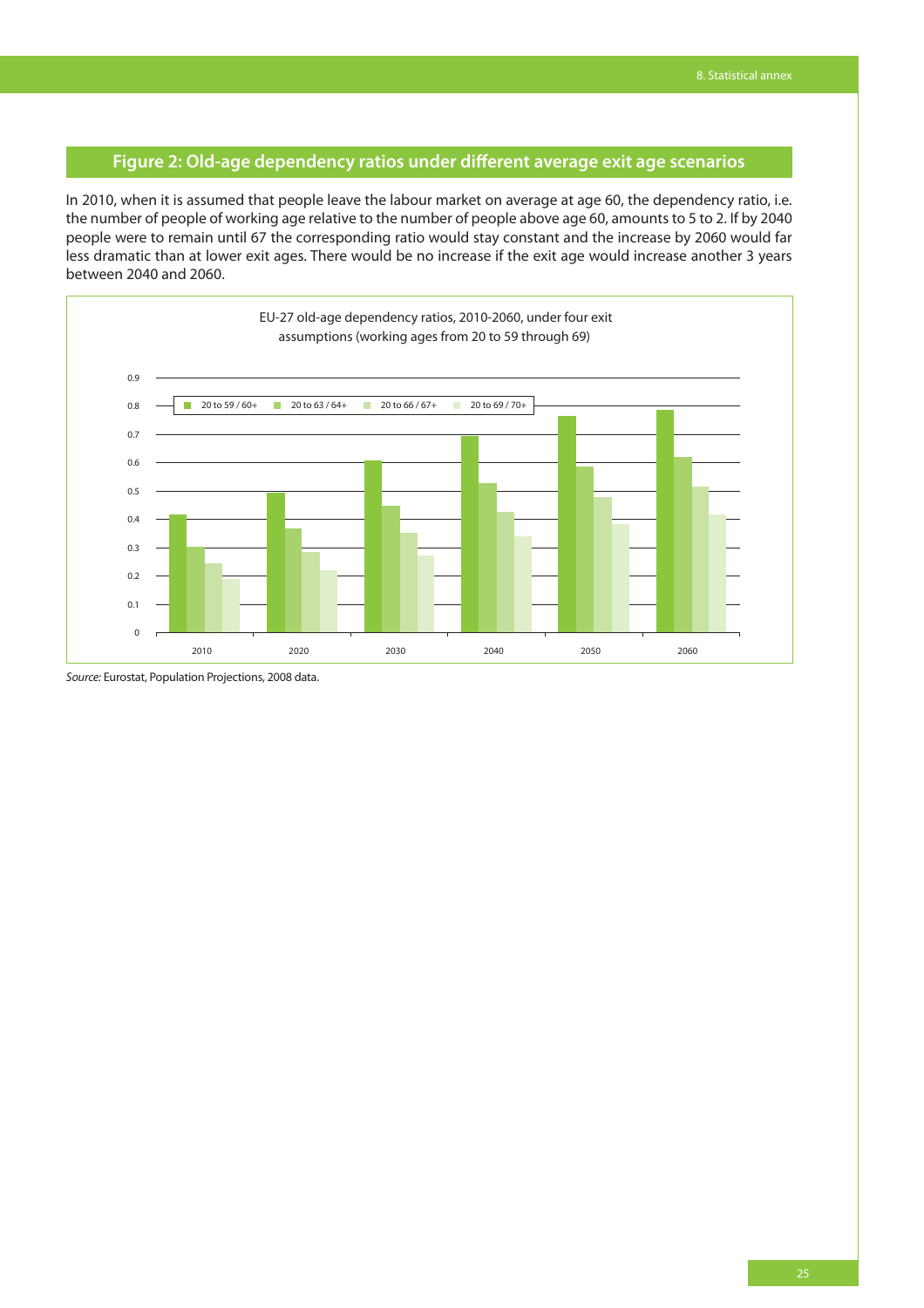

*Source:* Ageing report 2009, available at:

*http:*//ec.europa.eu/economy\_finance/publications/publication13782\_en.pdf, data as updated at the Ageing Working Group in 2010.

*Note:* Hungary reformed its pension system in 2009. Following the reform, its impact was assessed through a peer review by the AWG, and endorsed by the EPC at their 22 February 2010 meeting. According to the revised pension projections, public pension expenditure is projected to decrease from 10.9% of GDP in 2007 to 10.5% of GDP in 2060, i.e. by 0.4 p.p. of GDP, compared with the projection in the 2009 Ageing Report, where an increase of 3 p.p. of GDP between 2007 and 2060 was projected.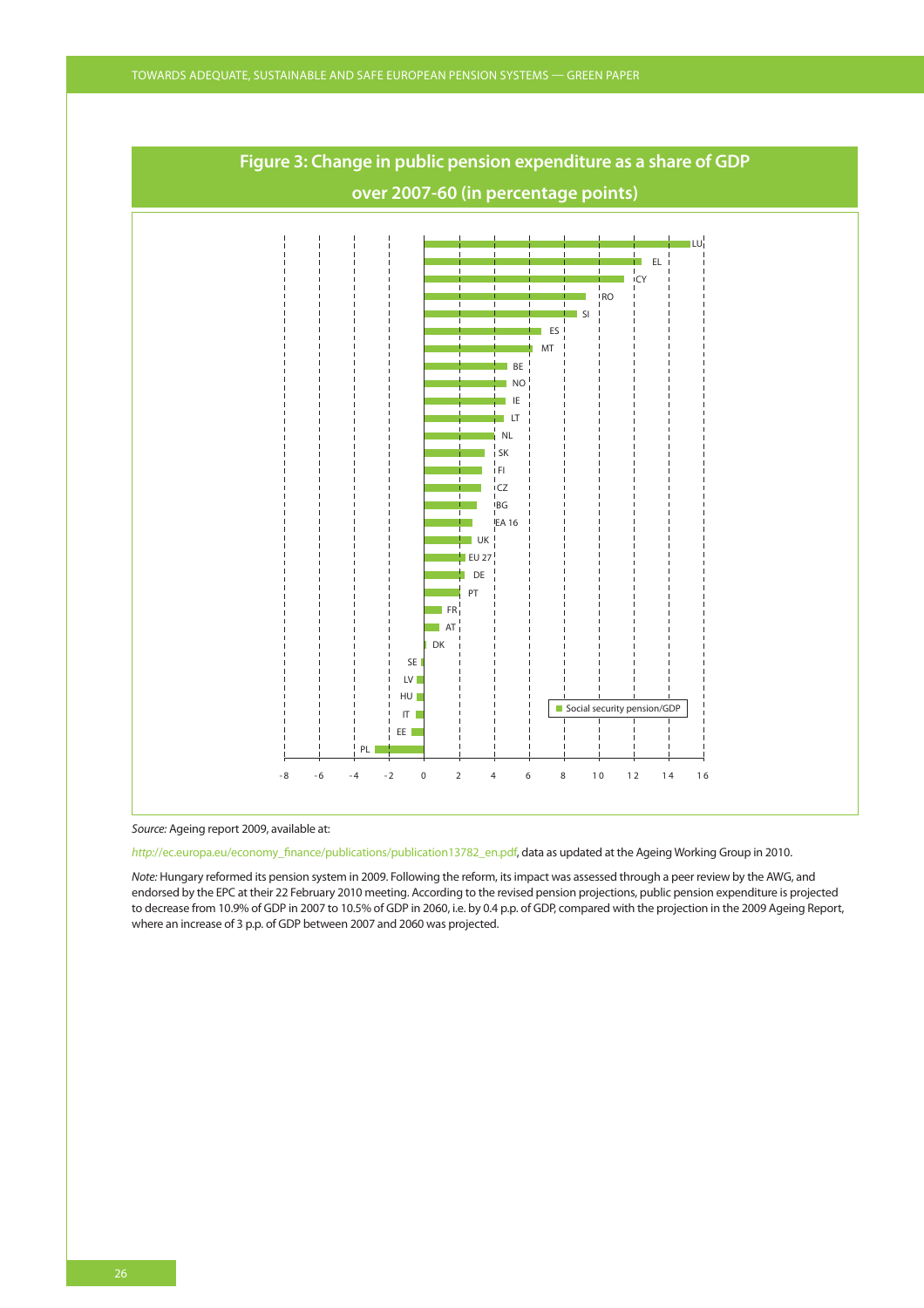|                        | Benefit ratio (%) |                        |                |                                    |      |                |  |  |
|------------------------|-------------------|------------------------|----------------|------------------------------------|------|----------------|--|--|
|                        |                   | <b>Public pensions</b> |                | <b>Public and private pensions</b> |      |                |  |  |
|                        | 2007              | 2060                   | % change       | 2007                               | 2060 | % change       |  |  |
| BE                     | 45                | 43                     | $-4$           |                                    |      |                |  |  |
| BG                     | 44                | 36                     | $-20$          | 44                                 | 41   | -8             |  |  |
| ${\sf CZ}$             | 45                | 38                     | $-17$          |                                    |      |                |  |  |
| DK                     | 39                | 38                     | $-4$           | 64                                 | 75   | $17\,$         |  |  |
| DE                     | 51                | 42                     | $-17$          |                                    |      |                |  |  |
| EE                     | 26                | 16                     | $-40$          | 26                                 | 22   | $-18$          |  |  |
| IE                     | 27                | 32                     | 16             |                                    |      |                |  |  |
| <b>EL</b>              | 73                | 80                     | 10             |                                    |      |                |  |  |
| <b>ES</b>              | 58                | 52                     | $-10$          | 62                                 | 57   | -8             |  |  |
| <b>FR</b>              | 63                | 48                     | $-25$          |                                    |      |                |  |  |
| $\mathsf{I}\mathsf{T}$ | 68                | 47                     | $-31$          |                                    |      |                |  |  |
| CY                     | 54                | 57                     | 5              |                                    |      |                |  |  |
| ${\sf L}{\sf V}$       | 24                | 13                     | $-47$          | 24                                 | 25   | $\overline{4}$ |  |  |
| LT                     | 33                | 28                     | $-16$          | 33                                 | 32   | $-2$           |  |  |
| LU                     | 46                | 44                     | $-4$           | 46                                 | 44   | $-4$           |  |  |
| HU                     | 39                | 36                     | $-8$           | 39                                 | 38   | $-3$           |  |  |
| <b>MT</b>              | 42                | 40                     | $-6$           |                                    |      |                |  |  |
| $\sf NL$               | 44                | 41                     | $-7$           | 74                                 | 81   | $10$           |  |  |
| AT                     | 55                | 39                     | $-30$          |                                    |      |                |  |  |
| PL                     | 56                | 26                     | $-54$          | 56                                 | 31   | $-44$          |  |  |
| PT                     | 46                | 33                     | $-29$          | 47                                 | 33   | $-31$          |  |  |
| <b>RO</b>              | 29                | 37                     | 26             | 29                                 | 41   | 41             |  |  |
| <b>SI</b>              | 41                | 39                     | $-6$           | 41                                 | 40   | $-2$           |  |  |
| SK                     | 45                | 33                     | $-27$          | 45                                 | 40   | $-11$          |  |  |
| F1                     | 49                | 47                     | $-5$           |                                    |      |                |  |  |
| SE                     | 49                | 30                     | $-39$          | 64                                 | 46   | $-27$          |  |  |
| UK                     | 35                | 37                     | $\overline{7}$ |                                    |      |                |  |  |
| <b>NO</b>              | 51                | 47                     | $-8$           |                                    |      |                |  |  |

### **Figure 4: Benefit ratios in EU Member States in 2007 and 2060**

*Source:* Ageing report 2009, available at: http://ec.europa.eu/economy\_finance/publications/publication13782\_en.pdf

*Note:* The 'Benefit ratio' is the average benefit of public pension and public and private pensions, respectively, as a share of the economy-wide average wage (gross wages and salaries in relation to employees), as calculated by the Commission. Public pensions used to calculate the Benefit Ratio includes old-age and early pensions and other pensions. Private pensions are not included for all Member States. Hence, the comparability of the figures is limited. The value of indicators might change as some Member States consider reforms of their pension systems (e.g. Ireland).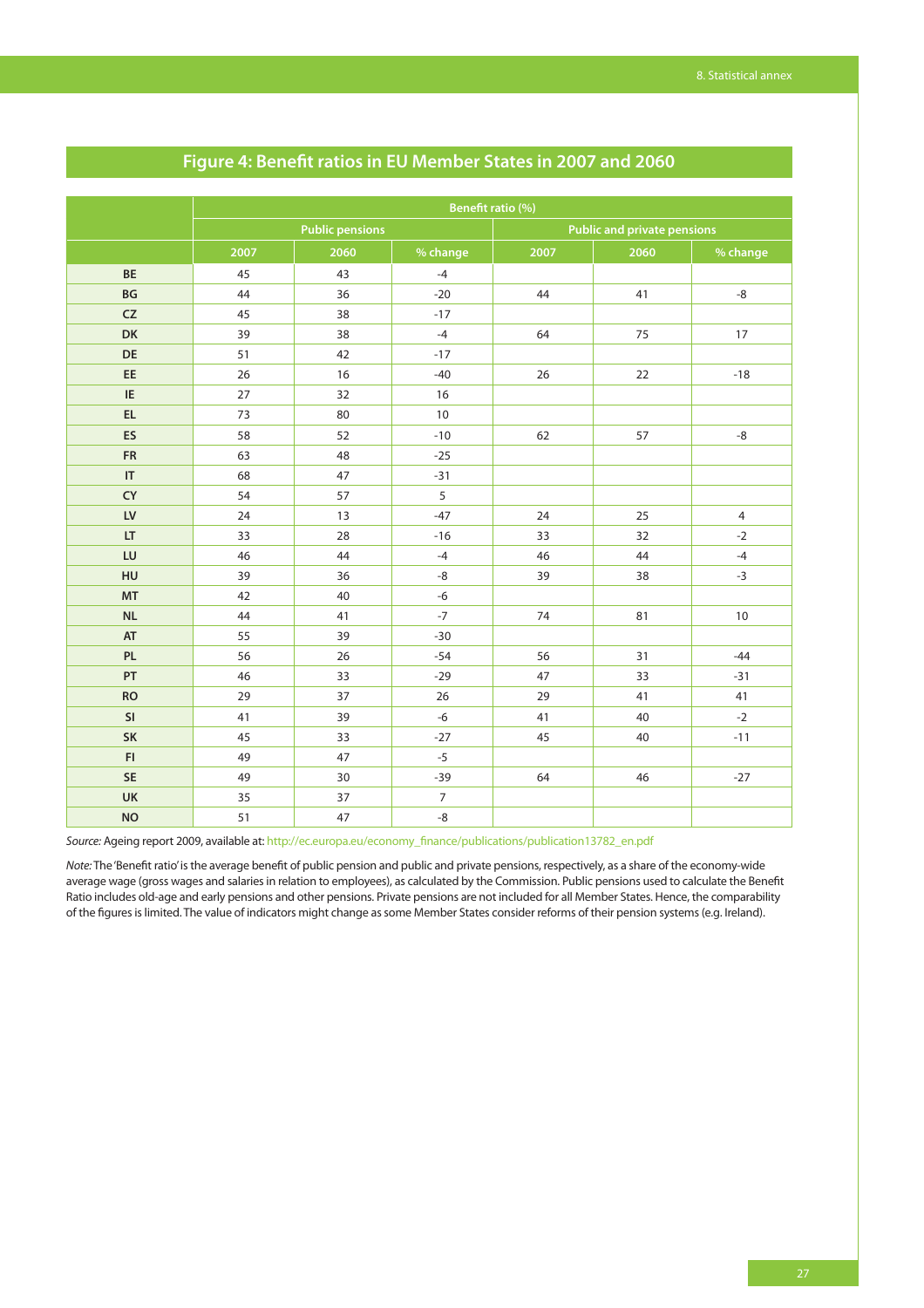## **Figure 5: Change in theoretical replacement rates for an average wage earner retiring at 65 after 40 years career between 2006 and 2046 in percentage points**



*Source:* Indicators' Subgroup of the Social Protection Committee (ISG) 2009 report on Theoretical Replacement Rates, "Updates of current and prospective theoretical pension replacement rates 2006-2046", p.17, available at: http://ec.europa.eu/social/main.jsp?catId=752&langId=en&moreDocuments=yes

*Note:* Replacement rates are defined as the level of pension income during the first year of retirement as a percentage of individual earnings immediately before retirement. For countries with a projected drop in replacement rates it should be noted that the decrease can usually be counterbalanced by working longer.

It should be noted that EE, like other countries with a more positive evolutions in replacement rates (RO, BG and CY), start off from rather low initial levels of the rates.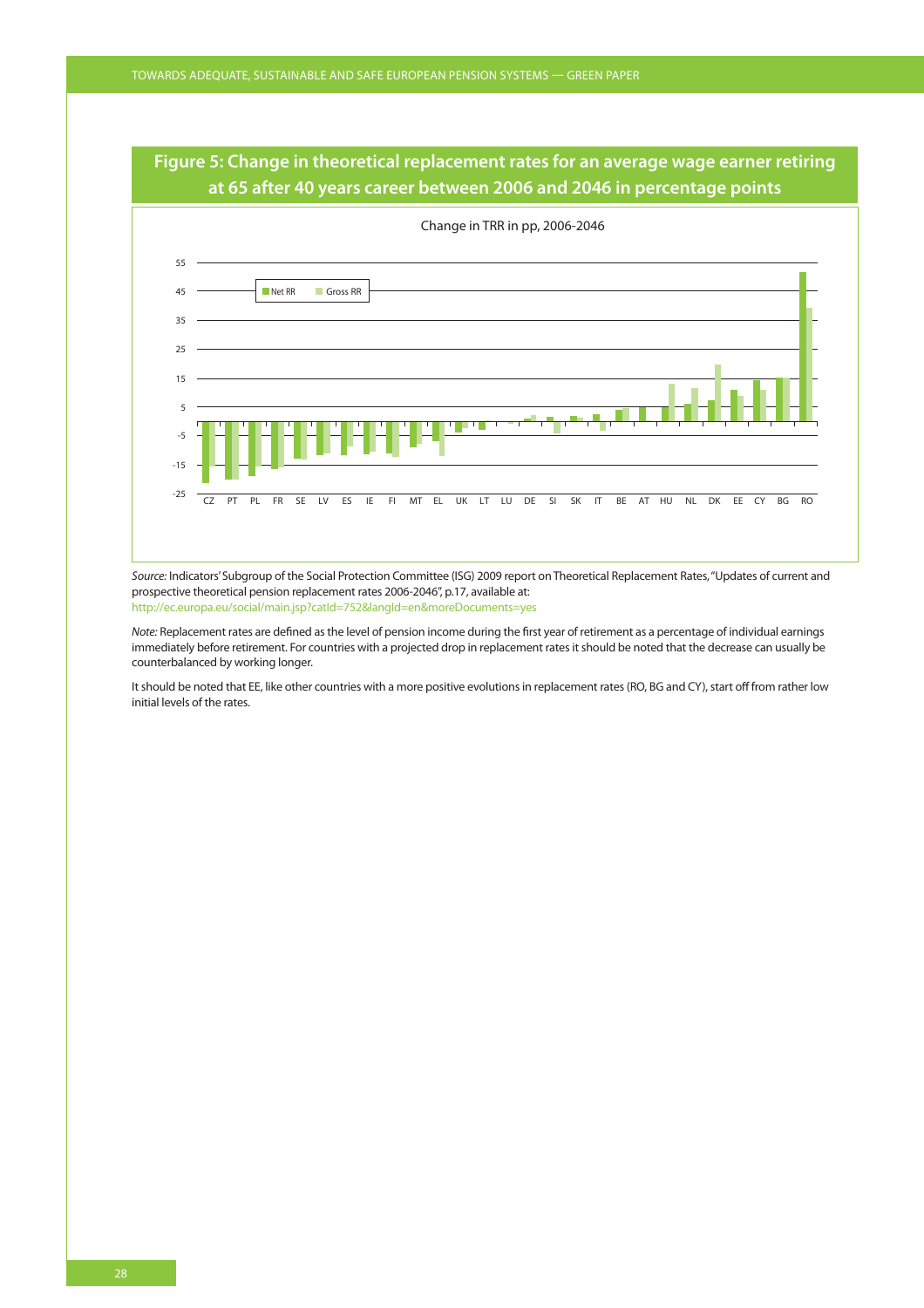### **Figure 6: Standard pension eligibility age and average labour market exit age in EU-27**

There has been a more or less pronounced increase in the average exit age from the labour force of nearly all Member States between 2001 and 2008, with an EU27 average exit age of 61.4 years in 2008. For those countries with increasing pensionable ages until 2020 and beyond, the average exit age is expected to continue to increase. It appears that most countries are gradually moving to a universal pensionable age of at least 65, but countries such as DK, DE and UK have already legislated further increases in order to respond to continued advances in longevity.

| <b>Member State</b>   | Average exit age<br>from the labour<br>force in 2001 | Average exit age<br>from the labour<br>force in 2008 | <b>Statutory</b><br>retirement age for<br>M/W in 2009 | <b>Statutory</b><br>retirement age for<br>M/W in 2020 | <b>Further increases</b><br>in the statutory<br>retirement age for<br>M/W after 2020 |
|-----------------------|------------------------------------------------------|------------------------------------------------------|-------------------------------------------------------|-------------------------------------------------------|--------------------------------------------------------------------------------------|
| <b>Belgium</b>        | 56.8                                                 | $61.6*$                                              | 65/65                                                 | 65/65                                                 |                                                                                      |
| <b>Bulgaria</b>       | 58.4                                                 | 61.5                                                 | 63/60                                                 | 63/60                                                 |                                                                                      |
| <b>Czech Republic</b> | 58.9                                                 | 60.6                                                 | 62/60y8m                                              | 63y8m/63y4m                                           | 65/65                                                                                |
| <b>Denmark</b>        | 61.6                                                 | 61.3                                                 | 65/65                                                 | 65/65                                                 | $67+ / 67+$ ***                                                                      |
| Germany               | 60.6                                                 | 61.7                                                 | 65/65                                                 | 65y9m/65y9m                                           | 67/67                                                                                |
| <b>Estonia</b>        | 61.1                                                 | 62.1                                                 | 63/61                                                 | 63/63                                                 |                                                                                      |
| <b>Ireland</b>        | 63.2                                                 | 64.1**                                               | 65/65                                                 | 65/65 (66/66)                                         | (68/68)                                                                              |
| Greece                | $61.3^\circ$                                         | 61.4                                                 | 65/60                                                 | 65/60                                                 | 65/65                                                                                |
| Spain                 | 60.3                                                 | 62.6                                                 | 65/65                                                 | 65/65                                                 |                                                                                      |
| <b>France</b>         | 58.1                                                 | 59.3                                                 | $60 - 65$                                             | 60/60                                                 |                                                                                      |
| Italy                 | 59.8                                                 | 60.8                                                 | 65/60                                                 | 65/60****                                             | ***                                                                                  |
| Cyprus                | 62.3                                                 | $63.5*$                                              | 65/65                                                 | 65/65                                                 |                                                                                      |
| Latvia                | 62.4                                                 | 62.7                                                 | 62/62                                                 | 62/62                                                 |                                                                                      |
| <b>Lithuania</b>      | 58.9                                                 | 59.9**                                               | 62y6m/60                                              | 64/63                                                 | 65/65                                                                                |
| Luxembourg            | 56.8                                                 | $\ddot{\phantom{a}}$                                 | 65/65                                                 | 65/65                                                 |                                                                                      |
| Hungary               | 57.6                                                 | $\ddot{\cdot}$                                       | 62/62                                                 | 64/64                                                 | 65/65                                                                                |
| <b>Malta</b>          | 57.6                                                 | 59.8                                                 | 61/60                                                 | 63/63                                                 | 65/65                                                                                |
| <b>Netherlands</b>    | 60.9                                                 | 63.2                                                 | 65/65                                                 | 65/65 (66/66)                                         | (67/67)                                                                              |
| <b>Austria</b>        | 59.2                                                 | $60.9*$                                              | 65/60                                                 | 65/60                                                 | 65/65                                                                                |
| Poland                | 56.6                                                 | $59.3*$                                              | 65/60                                                 | 65/60                                                 |                                                                                      |
| Portugal              | 61.9                                                 | $62.6*$                                              | 65/65                                                 | 65/65                                                 |                                                                                      |
| Romania               | 59.8                                                 | 55.5                                                 | 63y8m/58y8m                                           | 65/60 (65/61y11m)                                     | (65/65)                                                                              |
| <b>Slovenia</b>       | $56.6^\circ$                                         | 59.8**                                               | 63/61                                                 | 63/61 (65/65)                                         |                                                                                      |
| Slovakia              | 57.5                                                 | 58.7*                                                | 62/59                                                 | 62/62                                                 |                                                                                      |
| <b>Finland</b>        | 61.4                                                 | $61.6*$                                              | 65/65, 63-68                                          | 65/65, 63-68                                          |                                                                                      |
| Sweden                | 62.1                                                 | 63.8                                                 | 61-67                                                 | 61-67                                                 |                                                                                      |
| <b>United Kingdom</b> | 62.0                                                 | 63.1                                                 | 65/60                                                 | 65/65                                                 | 68/68                                                                                |
| EU 27 average         | 59.9                                                 | 61.4                                                 |                                                       |                                                       |                                                                                      |

*Source:* Eurostat, MISSOC, Ageing Report, 2010 Interim Joint Report on pensions of the Economic Policy Committee and Social Protection Committee, noted by the 7-8 June 2010 EPSCO and ECOFIN Councils, available at: http://europa.eu/epc/publications/index\_en.htm

*Note:* ° - 2002, \* - 2007, \*\* - 2006, in brackets – proposed, not yet legislated, \*\*\* retirement age evolves in line with life expectancy gains over time, introducing flexibility in the retirement provision. \*\*\*\* For Italy 65/65 for civil servants, starting from 2018.

*Sweden:* guarantee pension is available from the age of 65.

*Romania:* the National House of Pensions and other Social Insurance Rights.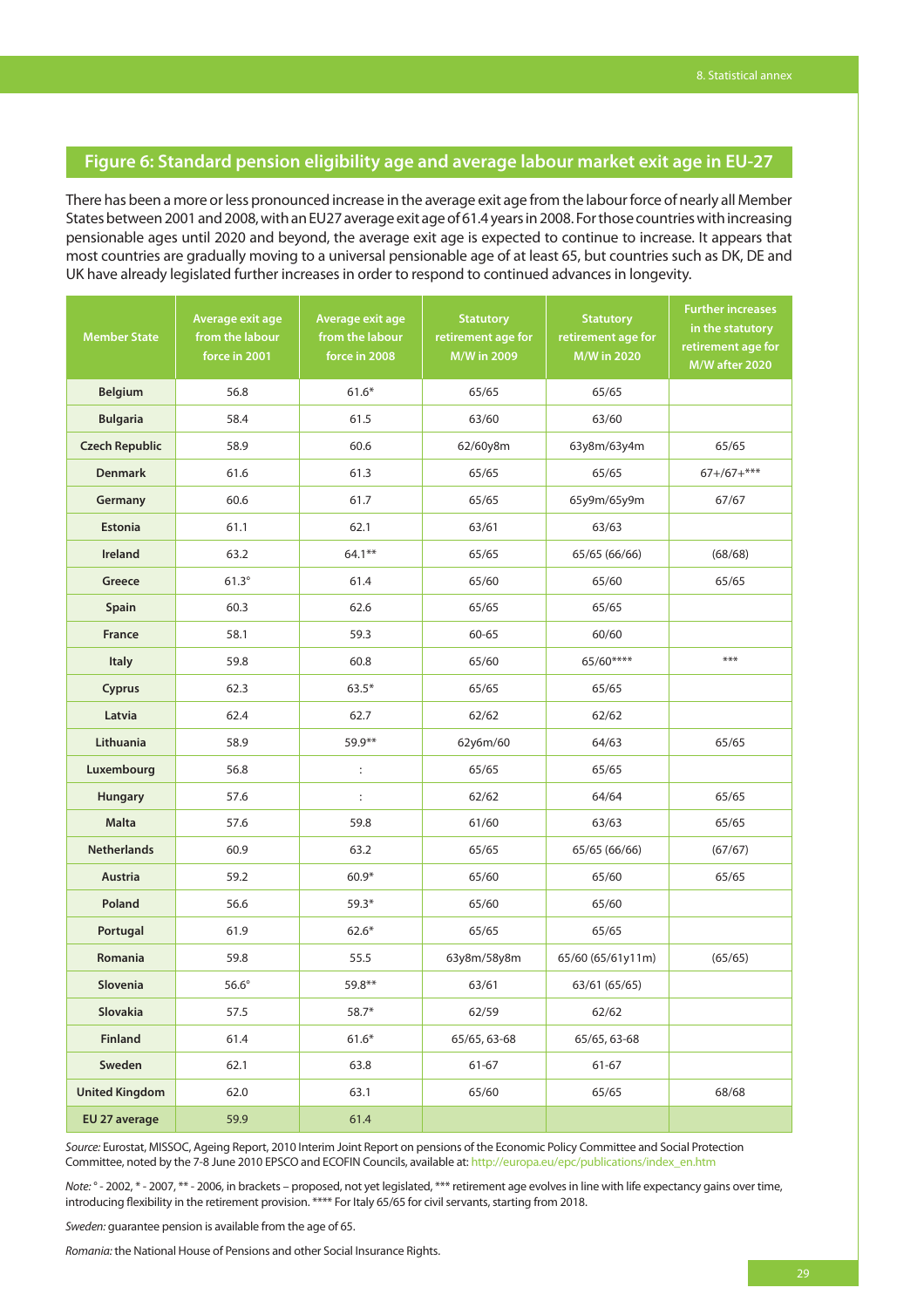

*Source:* Eurostat, LFS annual data, graph published in the 2010 Interim Joint Report on pensions of the Economic Policy Committee and Social Protection Committee, noted by the 7-8 June 2010 EPSCO and ECOFIN Councils, p.10, available at: http://europa.eu/epc/publications/index\_en.htm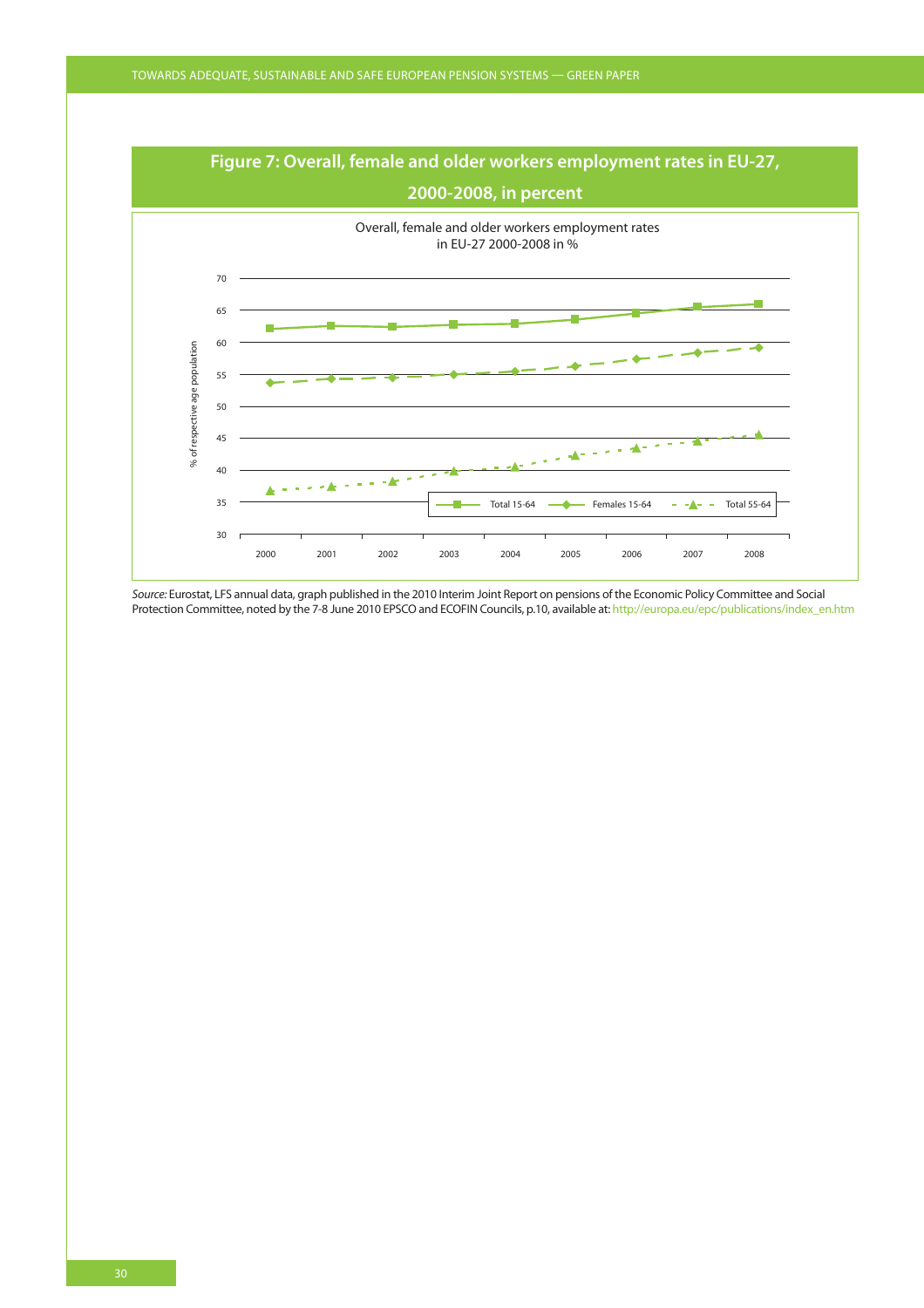

*Source:* Indicators' Subgroup of the Social Protection Committee (ISG) 2009 report on Theoretical Replacement Rates (TRR), "Updates of current and prospective theoretical pension replacement rates 2006-2046", p.22, available at: http://ec.europa.eu/social/main.jsp?catId=752&langId=en&moreDocuments=yes

### **Figure 8: Pension benefit impact of shorter and longer working lives**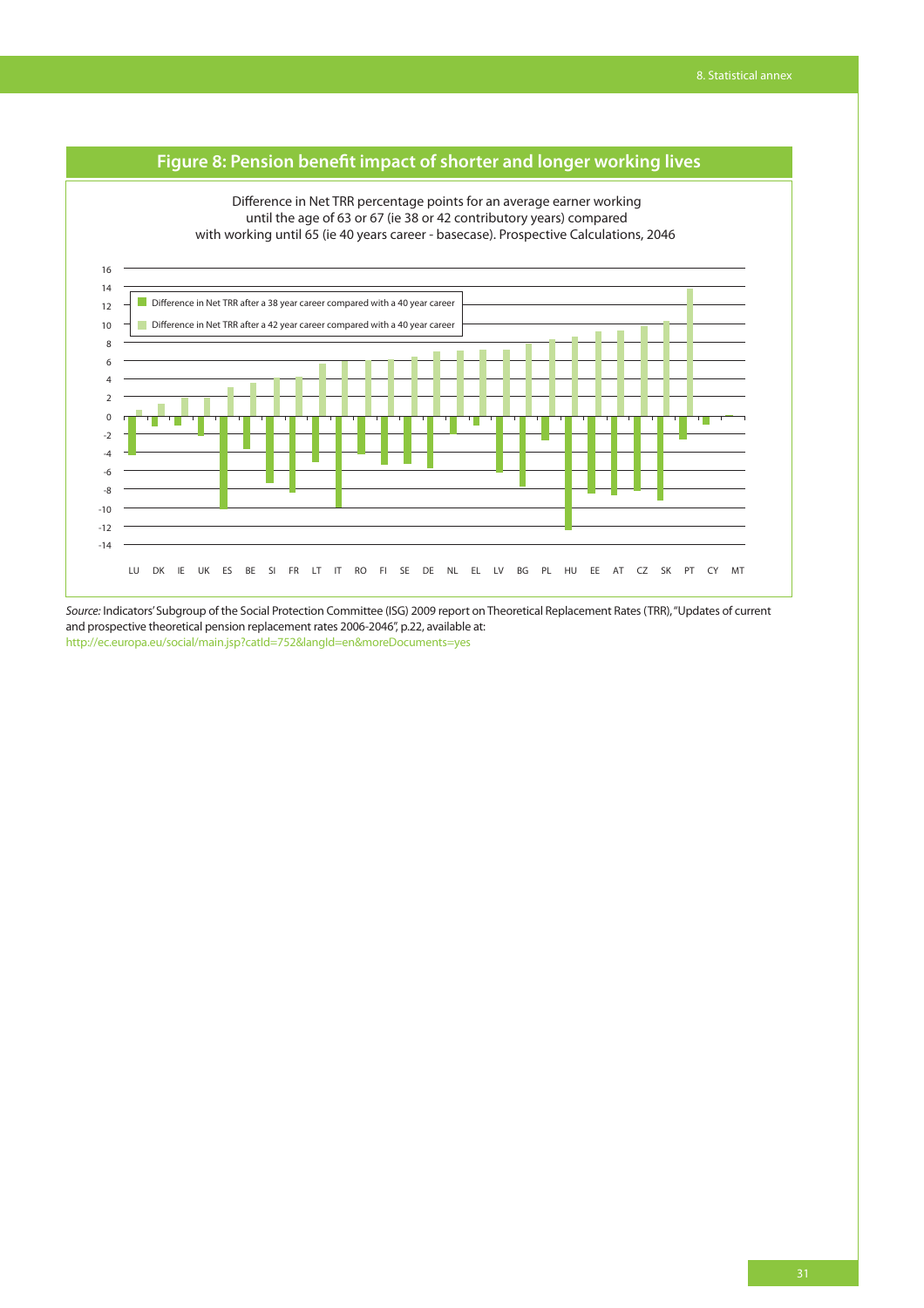### **Figure 9: Pension benefit impact of career breaks due to unemployment**

Accumulated difference in net theoretical replacement rates for an average earner entering the labour market at 25 and retiring at the statutory retirement age with a 1, 2 or 3 year career break due to unemployment compared with no break\*



*Source:* Social Protection Committee/Indicators' Subgroup of the Social Protection Committee (ISG). Graph published in the 2010 Interim Joint Report on pensions of the Economic Policy Committee and Social Protection Committee, noted by the 7-8 June 2010 EPSCO and ECOFIN Councils, p.50, available at: http://europa.eu/epc/publications/index\_en.htm

\* The unemployment break is assumed to take place in the years just prior to old age retirement which is assumed here to be the statutory retirement age for men

*Note:* the values for MT and PT are equal to 0 and should not be interpreted as missing. The values are validated by Member States. Conditions of crediting unemployment breaks might have a positive impact on the replacement rate of a hypothetical worker in the base-case scenario, for whom values in the Figure are provided.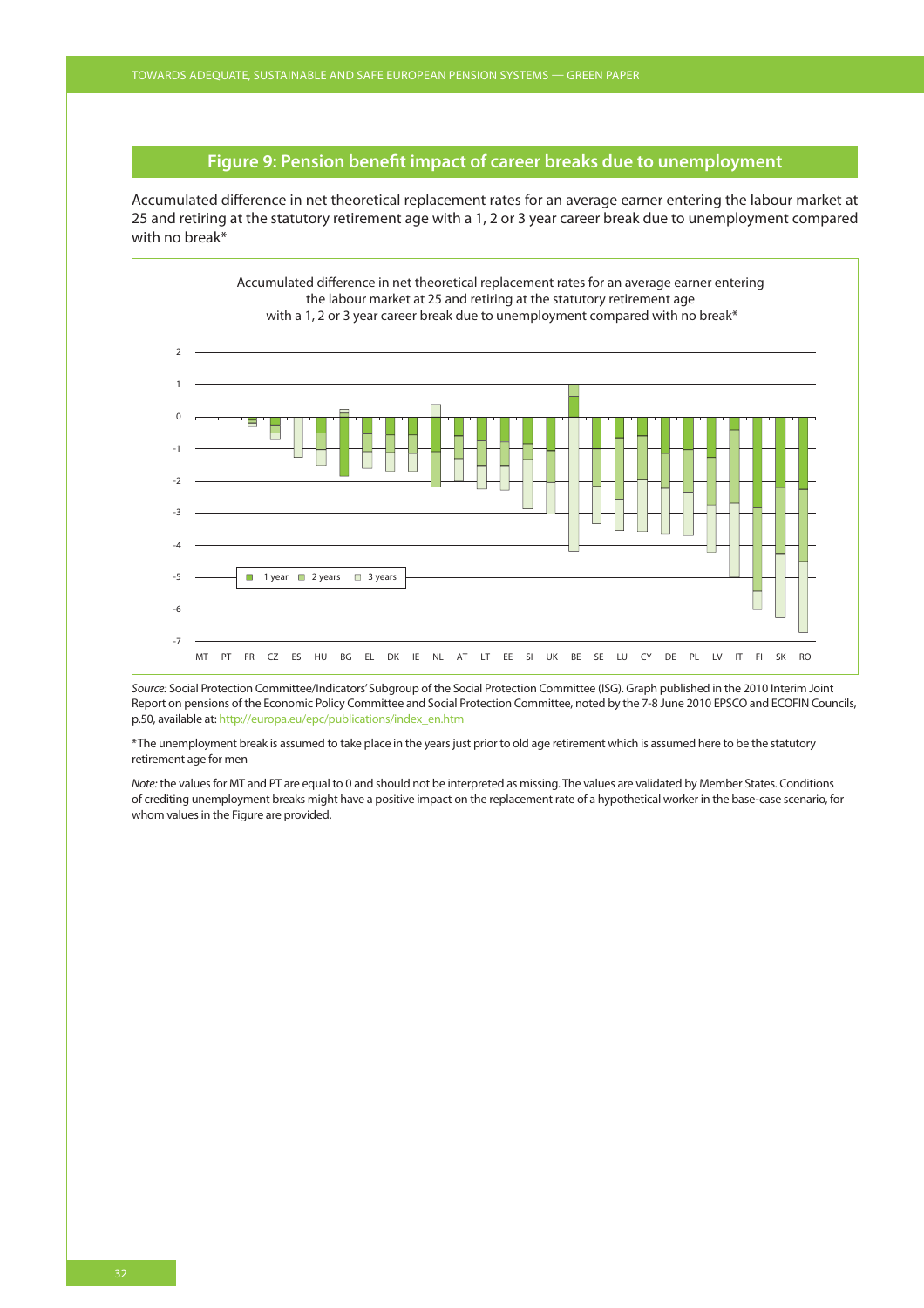### **Figure 10: Increasing significance of funded pensions**

This figure shows that for most of those countries represented, funded pensions will provide for a larger share of retirement income in 2046 than in 2006 as a result of pension reforms (measured by gross theoretical replacement rates).



*Source:* Indicators' Subgroup of the Social Protection Committee (ISG) 2009 report on Theoretical Replacement Rates, "Updates of current and prospective theoretical pension replacement rates 2006-2046", Annex – country fiches, available at: http://ec.europa.eu/social/main.jsp?catId=752&langId=en&moreDocuments=yes

*Note:* Data available only for a number of Member States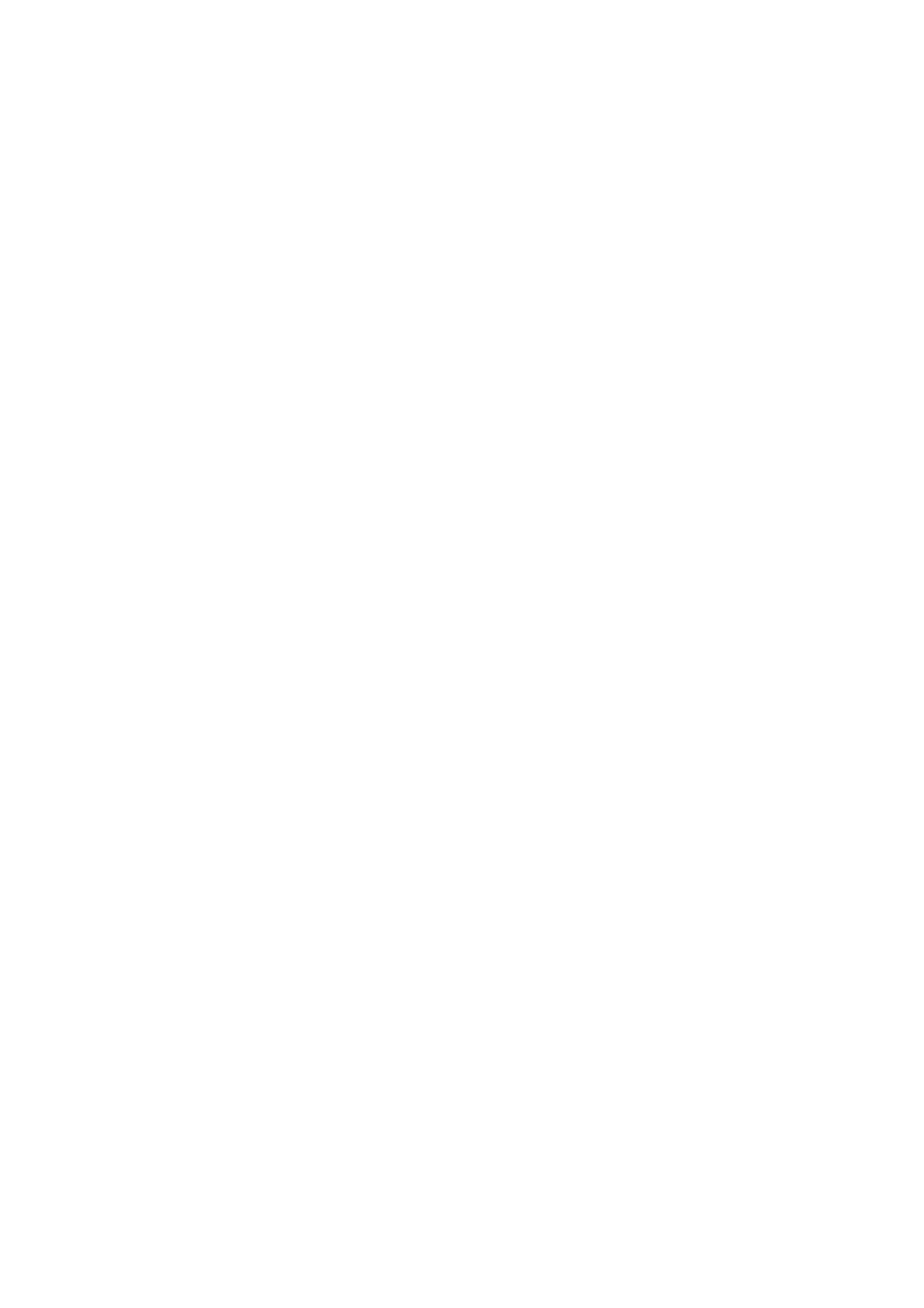European Commission

### **Towards adequate, sustainable and safe European pension systems — Green paper**

Luxembourg: Publications Office of the European Union

2010 — 33 p. — 21 × 29.7 cm

ISBN 978-92-79-16341-8 doi:10.2767/20128

> The European Commission's Green Paper "Towards adequate, sustainable and safe European pension systems" invites interested parties to submit their views on future pension provision and how the EU can best support national-level efforts. The Paper reviews the current EU pensions framework and goes on to set out the main challenges to providing adequate, sustainable and safe pensions and the priorities for modernising pension policy in the EU. It also looks at the need to improve both pension data collection and EU-level governance of pension policy. Finally, the Paper provides information on how to contribute to the consultation, as well as a glossary of terms and detailed statistical annex.

> This publication is available in printed format in English, French and German. Copies of the Green Paper in all EU languages are also available online at: http://ec.europa.eu/social/main.jsp?langId=en&catId=89&newsId=839&furtherNews=yes#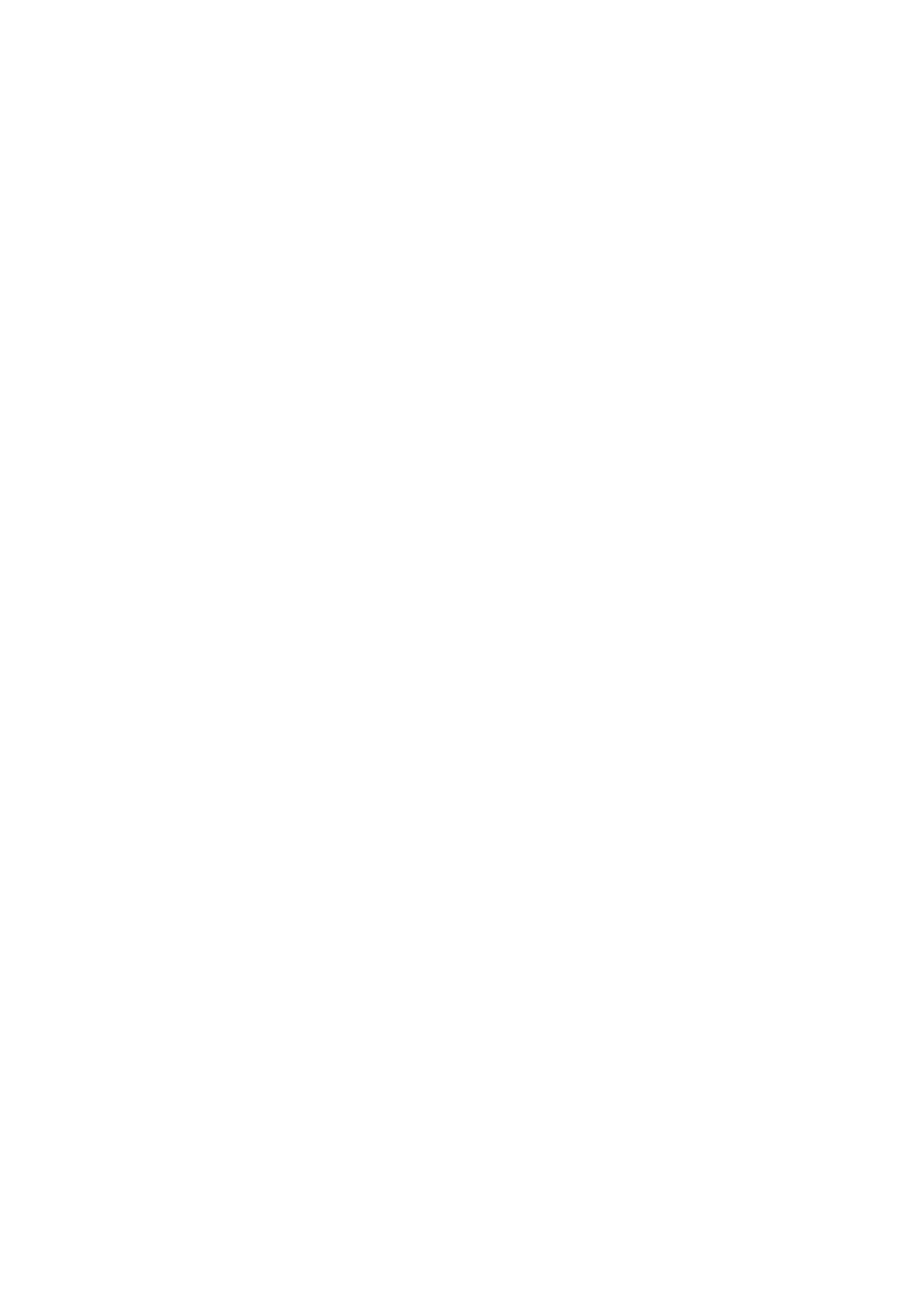### **How to obtain EU publications**

#### **Free publications:**

- **t** via EU Bookshop (http://bookshop.europa.eu);
- at the European Union's representations or delegations. You can obtain their contact details on the Internet (http://ec.europa.eu) or by sending a fax to +352 2929-42758.

### **Priced publications:**

via EU Bookshop (http://bookshop.europa.eu).

#### **Priced subscriptions (e.g. annual series of the Official Journal of the European Union and reports of cases before the Court of Justice of the European Union):**

via one of the sales agents of the Publications Office of the European Union (http://publications.europa.eu/others/agents/index\_en.htm).